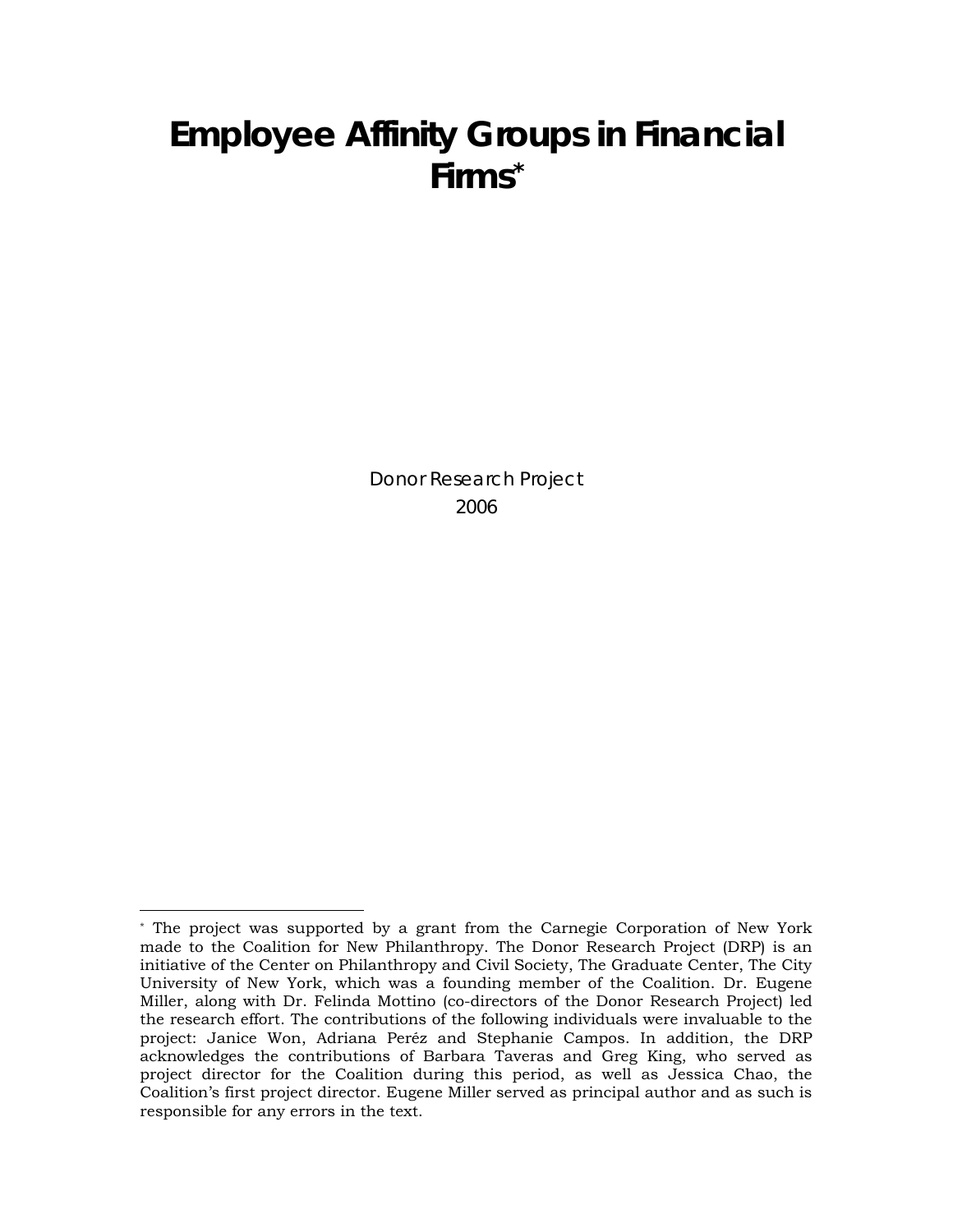#### **INTRODUCTION**

This project grew out of earlier research examining donor motivation in communities of color. That research, which culminated in the volume *Pathways to Change*, offered anecdotal evidence that employee affinity groups were important for the career advancement and philanthropic development of young professionals of color. From that perspective, this effort was designed as a way to deepen our understanding of the interrelationships among diversity initiatives, professional development and a culture of giving.

In an examination of 52 financial firms, the project identified 152 employee affinity groups in 21 companies. Sixty-five of these groups were characterized as Asian American, African American or Latino and 68 as multicultural, LGBT, women's or Native American. Other groups comprise the balance. Most are included in the directory, which consists of—at minimum—a list of the groups and contact information and, when available, their mission and philanthropic preferences. The directory was compiled from a variety of sources, including company annual reports, web searches and interviews. The electronic resource *VAULT* was particularly useful.

 Over half of the firms identified are headquartered in New York City. Others, though not headquartered in the metropolitan area, have affinity groups in their New York branches. These firms specialize in the areas of banking, investment, accounting and insurance. There is a clear symbiotic relationship between the firms and the affinity groups. Corporations view the groups as a way to retain and recruit minority employees and expand their customer base. Employees join affinity groups to advance their careers by entering into mentoring relationships and building, primarily, intra-company networks.

The groups are featured under the human resources or corporate information web pages and presented by the firm as key illustrations of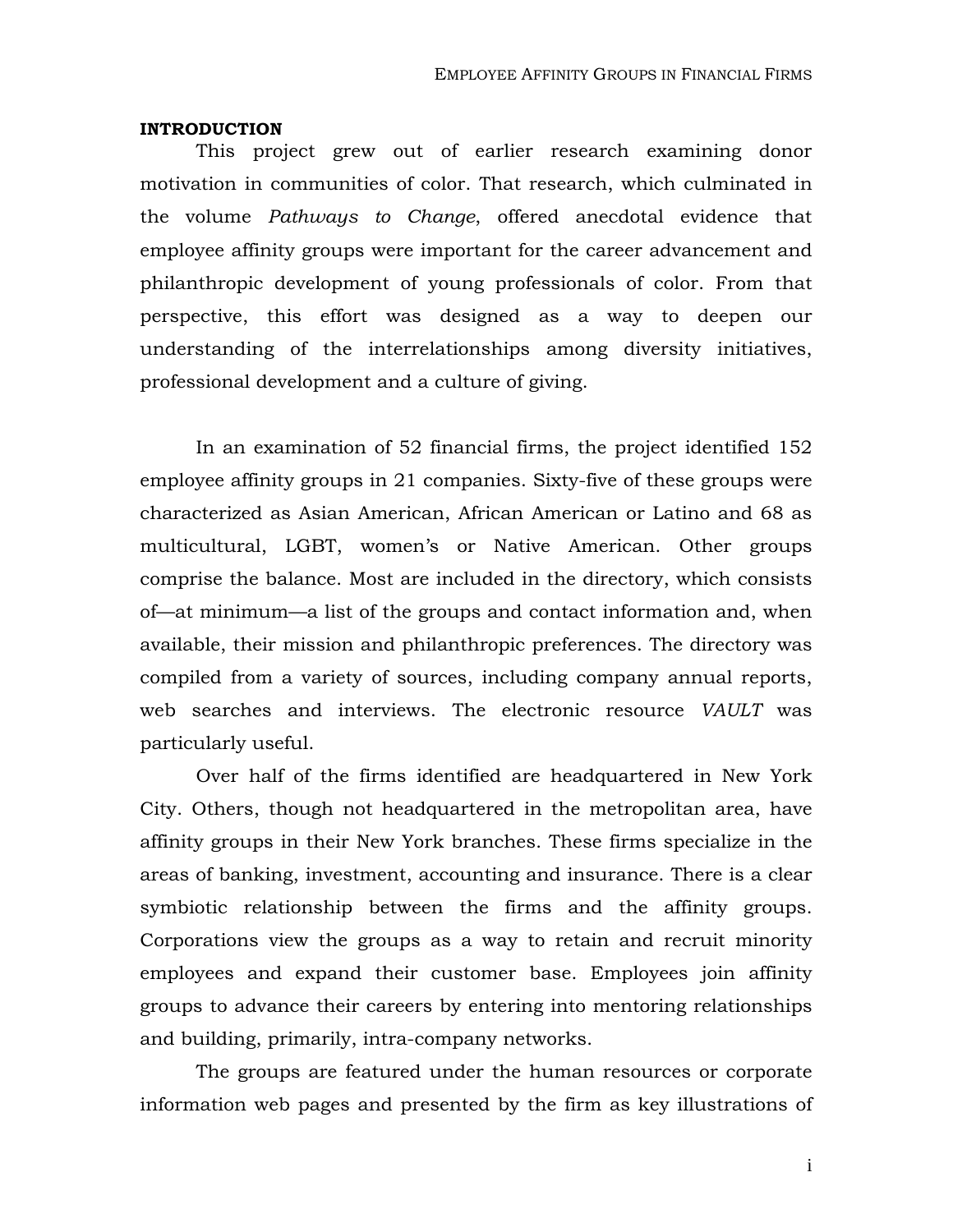corporate concern for and commitment to diversity efforts. Some companies, such as Mellon Financial and Lehman Brothers, have detailed information about their employee networks posted on their websites. This information includes the names and missions of employee networks and descriptions of philanthropic activities. Most websites mention active affinity groups but do not provide further information.

Across all firms, the employee affinity groups have a core set of objectives. These include:

- Improving the firm's efforts to recruit and retain employees of color;
- Promoting professional development and networking opportunities within the firm;
- Increasing the effective flow of internal communication;
- Promoting community involvement and philanthropic engagement;
- Supporting a diverse workplace.

Philanthropy, though not the primary charge of these groups, retains saliency. For example, Bank of America's Asian American Leadership Network states that part of their mission is to reach out and become active in local Asian communities. The Multicultural Resources Network of Credit Suisse First Boston has hosted fundraisers and members have volunteered with community organizations. KPMG allocates \$6 million towards diversity causes. Beyond these few examples, community involvement is presented as a positive attribute of affinity groups and as an aspect of professional leadership development.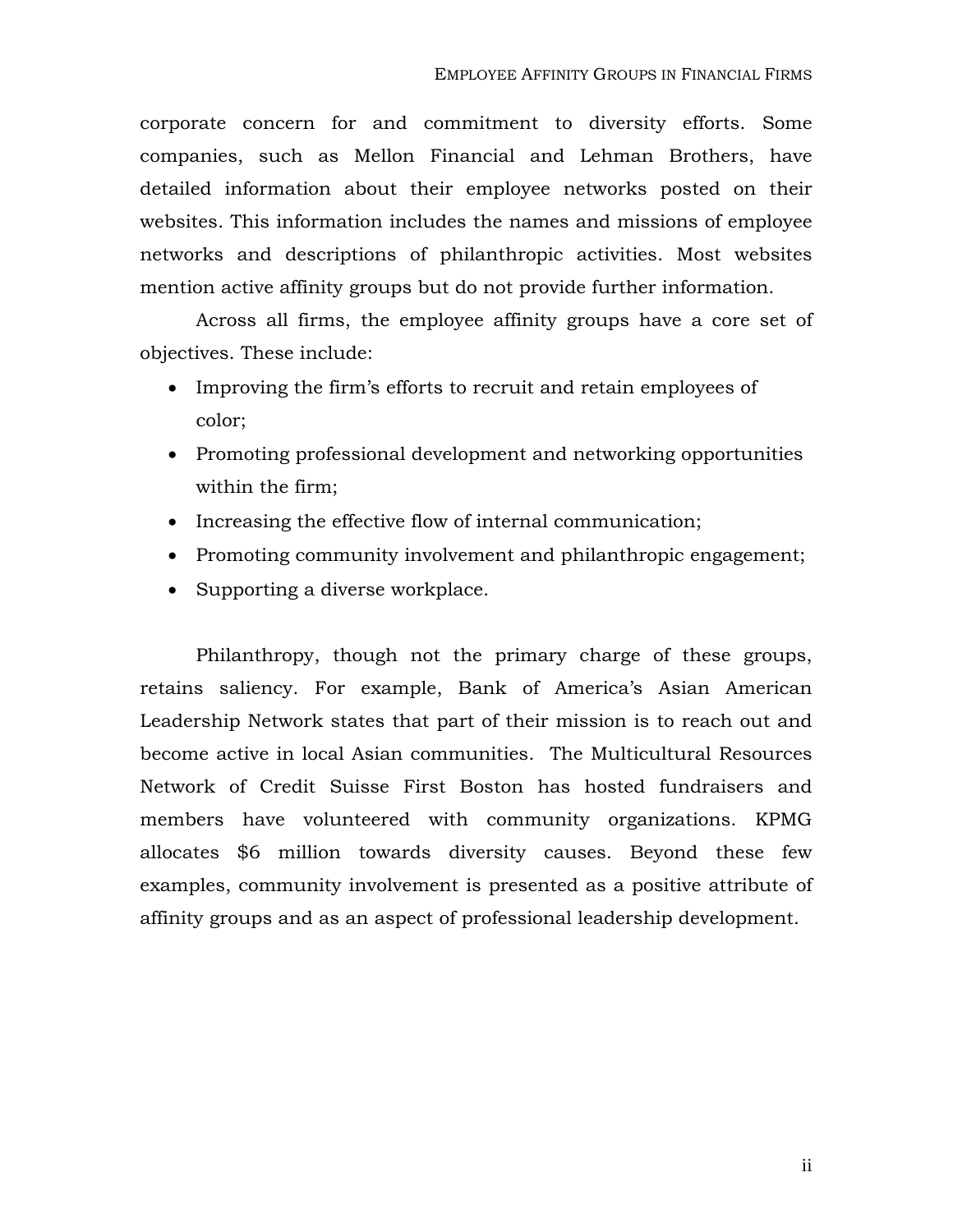## **METHODOLOGY AND STAGES OF RESEARCH**

 The research was conducted in stages; literature reviews were undertaken and updated throughout the project. A focus group (with 11 out of an identified pool of 40 individuals) was organized in September 2005, just before the start of the grant period. Individuals engaged in corporate diversity issues (either as professional staff, human resources personnel or consultants) shared their experiences, underscored key issues and helped shape the initial stages of the project, including suggesting key interview questions.

 Work on the directory and interviews began by first identifying the largest financial firms (based on the Fortune 500 listing) with operations in the New York metropolitan area. This list was supplemented by international financial companies with a New York presence. Once the initial list of 52 companies was compiled, background research was conducted to determine whether or not they had affinity groups.<sup>[1](#page-3-0)</sup> If they did, attempts were made to contact either the leadership of the African American, Asian American or Latino groups and/or the head of the corporate diversity office.

 As detailed below, it was difficult to gain access to and interview the appropriate corporate representatives. This indeed was the most challenging aspect of the research, reflective of a carefully monitored work environment. Confidentiality was assured and no quotes or attribution are made in this directory. The interviews, along with archival research, were analyzed using both quantitative and qualitative methods. Given the narrow sample size, the quantitative measures should be used with caution.

 $\overline{a}$ 

<span id="page-3-0"></span><sup>&</sup>lt;sup>1</sup> Subsequently, to increase the pool of available firms, the list was expanded to included companies (such as PricewaterhouseCoopers and Ernst & Young) even if they were not on the Fortune 500 list.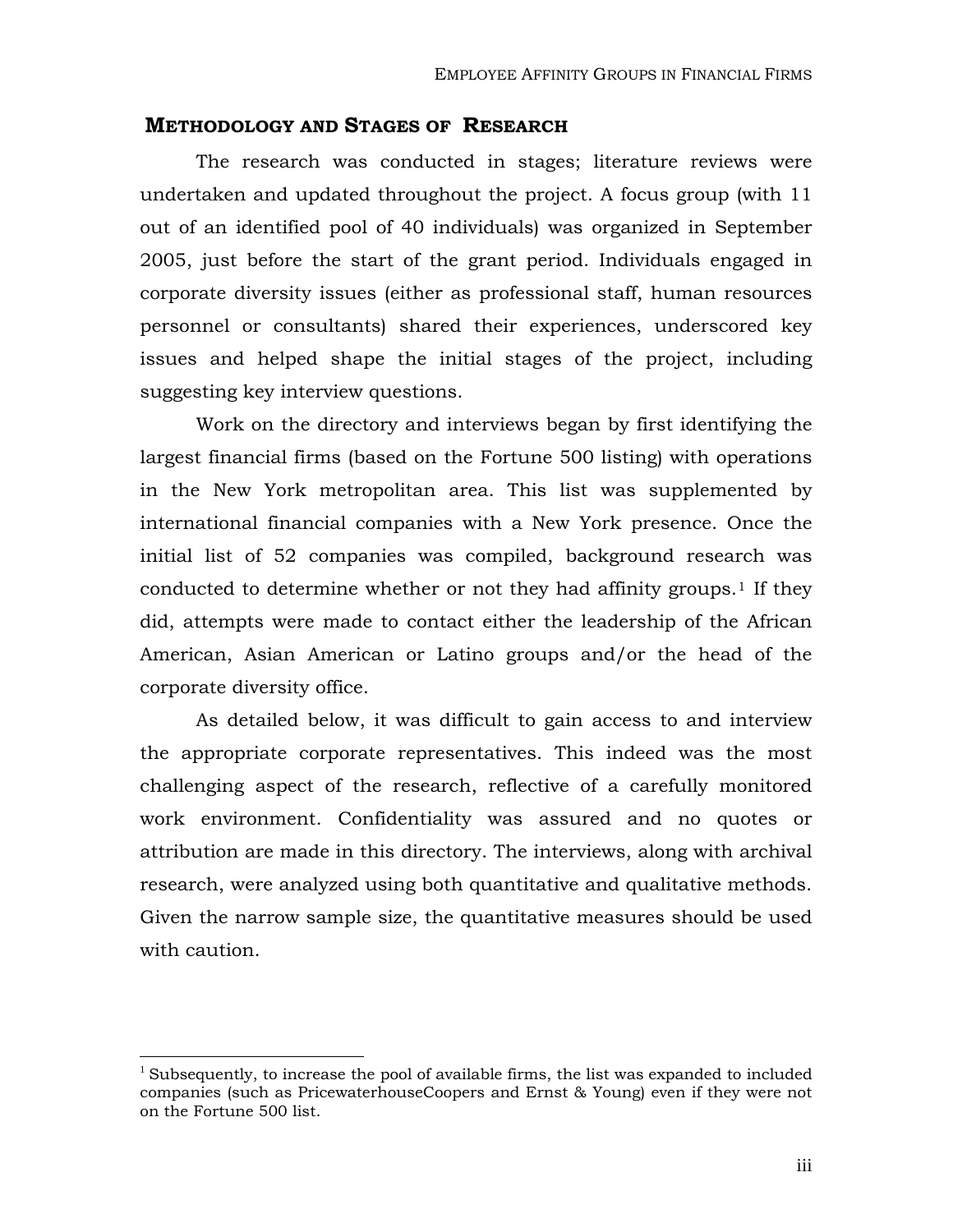#### **FINDINGS**

#### *Number, Age and Size of the Affinity Groups*

 Employee affinity groups are a significant phenomenon. The number of affinity groups has grown sharply, especially since 2000. The first were founded in the mid-1980s and tended to be African American and/or women's groups. The majority were established post-2000. Within our sample we identified 152 groups. Their race/ethnicity or other identity is presented below.

**Affinity Groups by Ethnicity/Race**

#### **Chart 1.**

15% 15% 13% 15% 13% 11% 6% 12% African American **Hispanic** Multicultural □Woman Asian American **D**GLBT Native American ■Other

 It is difficult to determine the size of these groups. However, aggregated numbers are quite large, ranging from 800 (Lehman Brothers) to over 20,000 (JPMorgan Chase). The percentages of total employees involved in affinity groups vary from 3 percent (Deloitte & Touche) to 22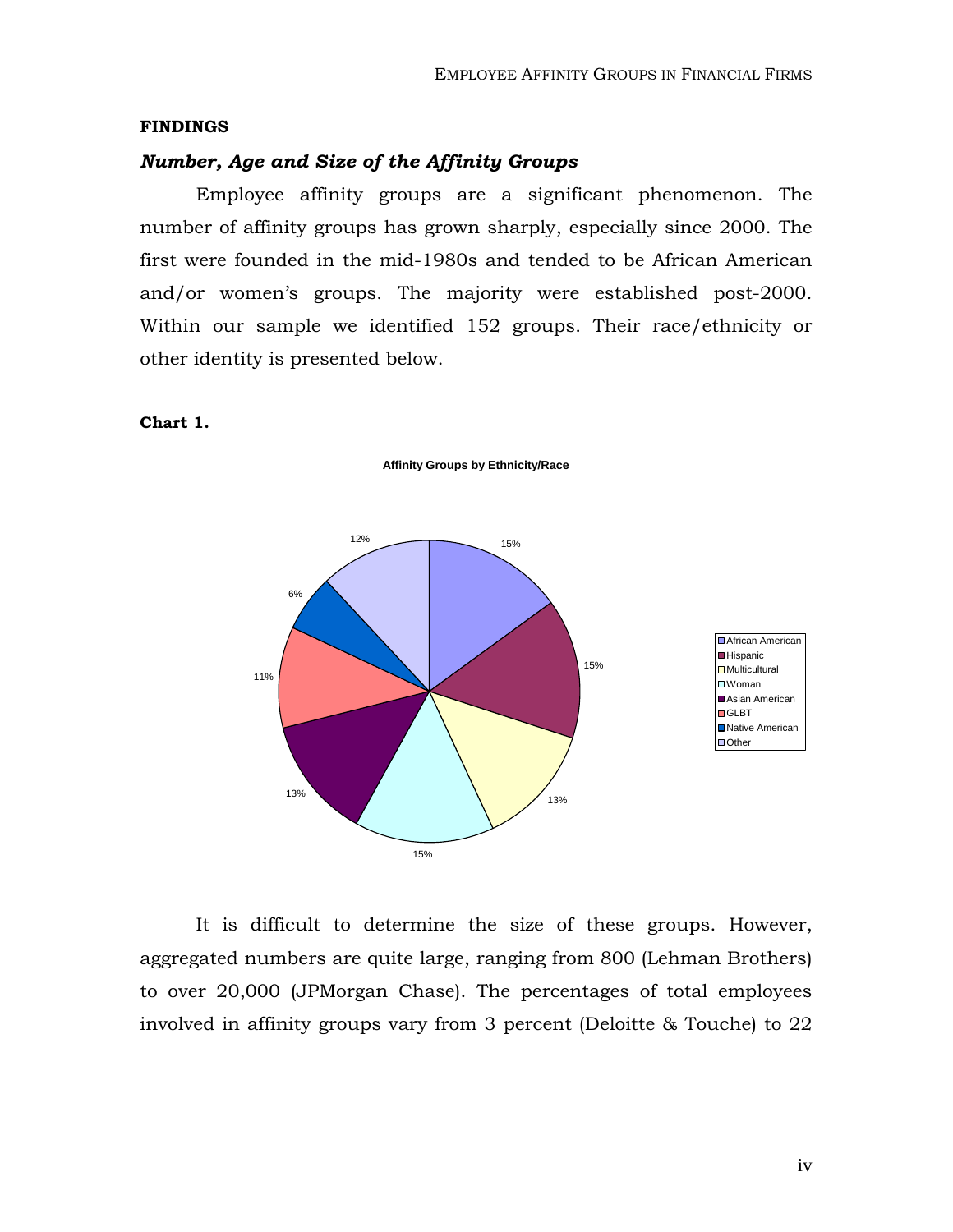percent (Citigroup).[2](#page-5-0) These are aggregate numbers, inclusive of *all* groups and *all* geographic locations. However, many of these groups maintain intra- (as well as inter-)company connections, at the national and international levels (see below). The breadth of these networks magnifies their potential impact in a number of ways including spreading a philanthropic culture.

#### *Membership*

 $\overline{a}$ 

 Membership in an employee network group is generally open to all employees with no criteria, registration or application processes. Members are recruited via email, word of mouth, internal websites, fairs and attendance at group events. The majority of networks began informally and then developed a formal, structured relationship with company leadership. Between 80 and 90 percent of the participants in employee networks are professional staff. Most are entry to mid-level, underscoring the professional development and career advancement opportunities offered by the groups.

## *Structure and Corporate Support*

 Affinity groups are organized at the national, regional and local levels. They have their own leadership positions and, often, a direct relationship with the CEO. More specifically, the groups have:

- A head or co-head appointed by senior corporate personnel and the diversity office (Employees also volunteer for leadership positions within the groups. However, the leadership process is becoming more formalized, less activist driven and more institutionally based.);
- A separate committee infrastructure; and

<span id="page-5-0"></span><sup>&</sup>lt;sup>2</sup> The data was gathered from company websites and promotional materials.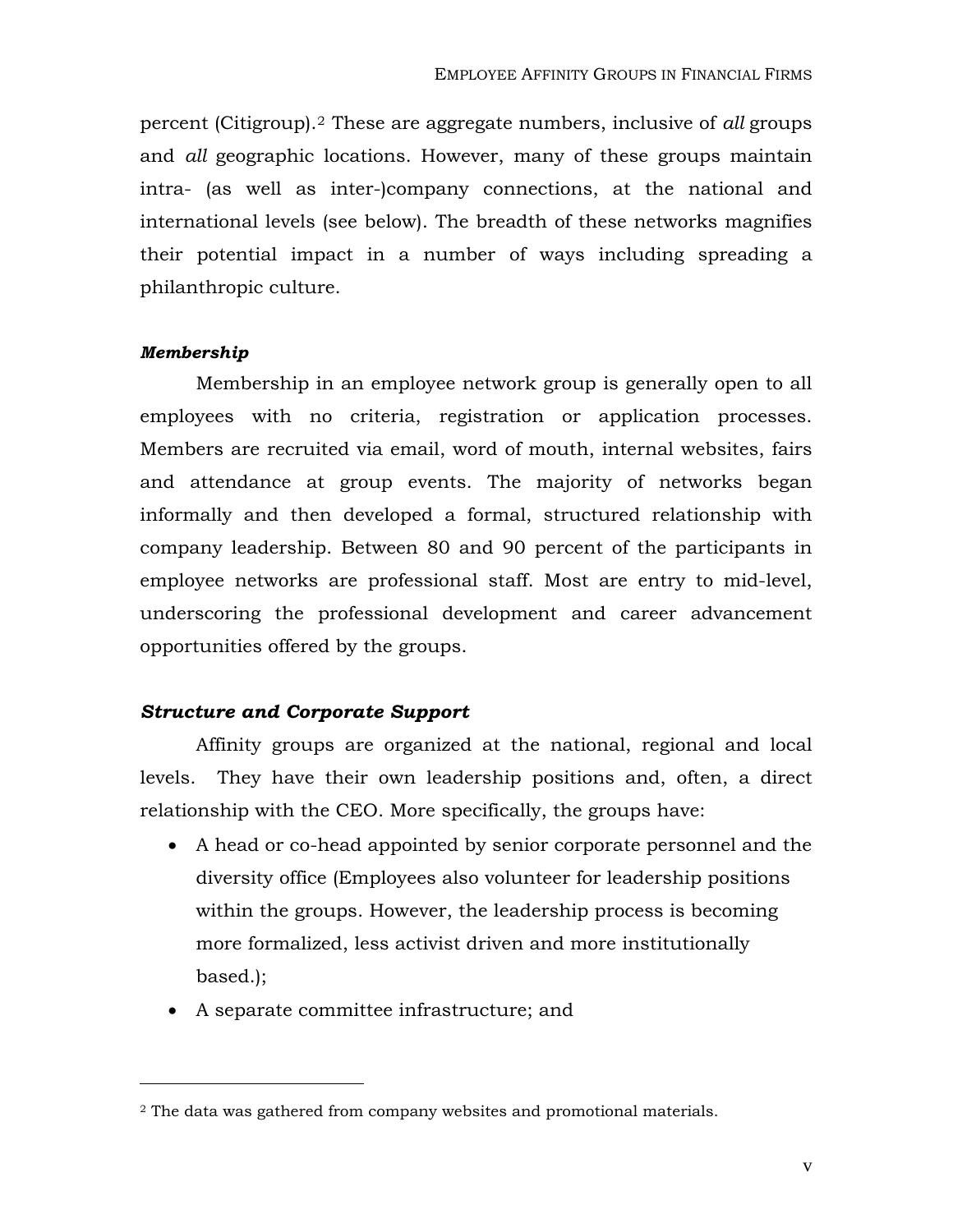• An executive sponsor who reports directly to the CEO or COO and advocates for the network.

 Companies help sustain employee networks through the provision of space, budget allocations and administrative support. In all of the firms interviewed, the activities of affinity groups are coordinated with the firm's diversity office, and 90 percent of the companies included in this study directly manage employee networks through their office of diversity.

#### *Objectives*

 $\overline{a}$ 

 Objectives of affinity groups include professional development (mentoring, networking, developing leadership skills, offering educational activities, organizing conferences); diversity (recruitment & retention efforts, cultural awareness, inclusiveness); philanthropy (grantmaking, community outreach and volunteer activities); business development (marketing, cultivating business relationships); and social engagements (fostering personal networks). None of the groups had a political or advocacy agenda. A priority listing is presented in Chart 2. Because groups have multiple goals, the total exceeds 100 percent.[3](#page-6-0)

<span id="page-6-0"></span><sup>&</sup>lt;sup>3</sup> The chart is based on interviews and organizational materials (print and electronic).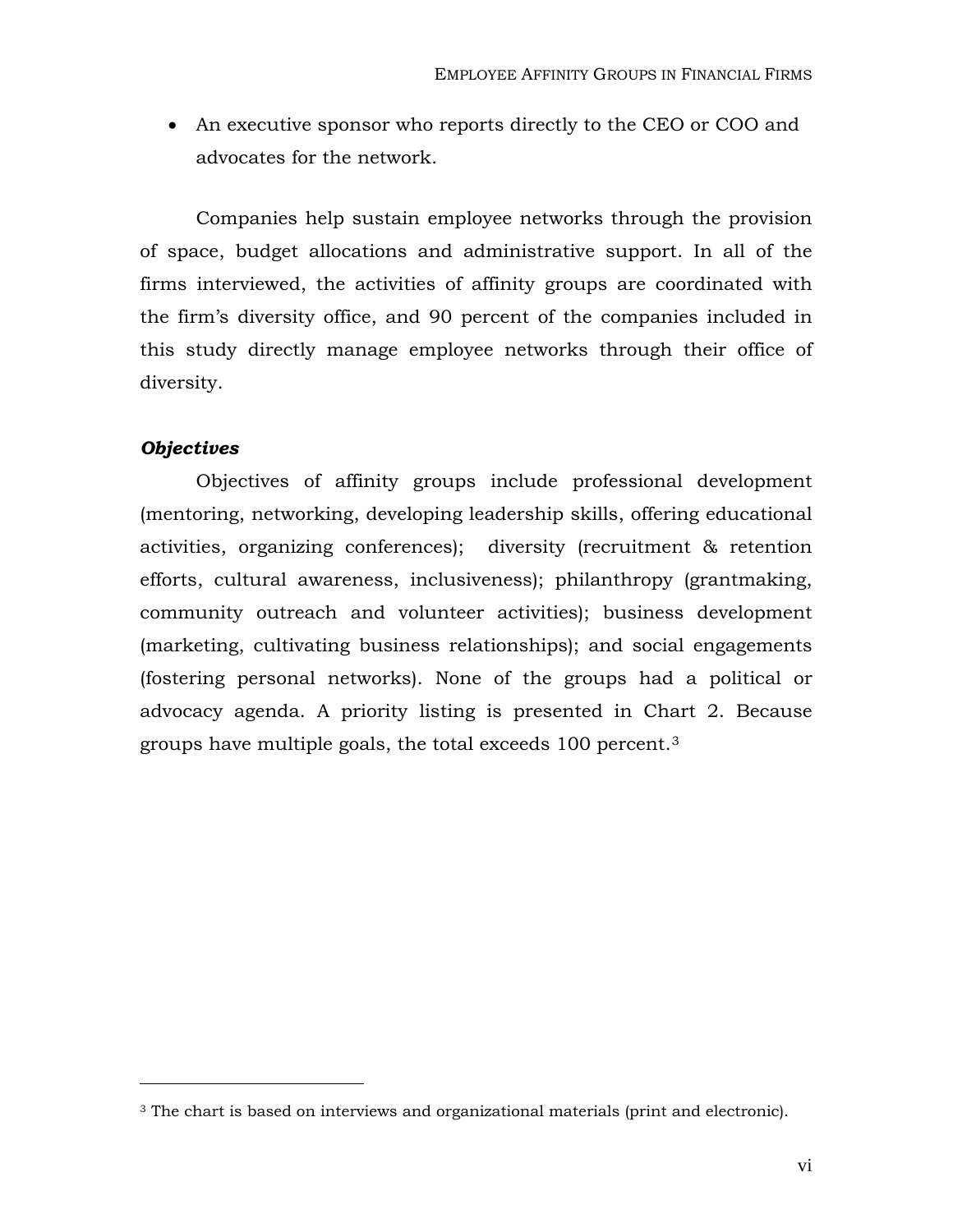#### **Chart 2.**

**Goals of Employee Affinity Groups**



#### *Intra- and Inter-Corporate Relationships*

 Affinity groups have cross-company and even sectoral impacts, enjoying relationships with other groups within the same firm and coordinating activities with similar networks in other companies. One firm indicated that affinity groups within the company co-sponsor events and organize an annual forum that includes groups from other companies. Other groups gather monthly and maintain relationships with other network groups in the same industry. Overall, intra-company relations appear to be widespread, with inter-company relations the exception rather than the rule.

## *Philanthropic Activities*

 Information regarding grantmaking activities is anecdotal. However, unquestionably, philanthropy makes up a part of the activities of employee groups. These activities may be organized by the firm's diversity office or informally by the group itself with an open invitation to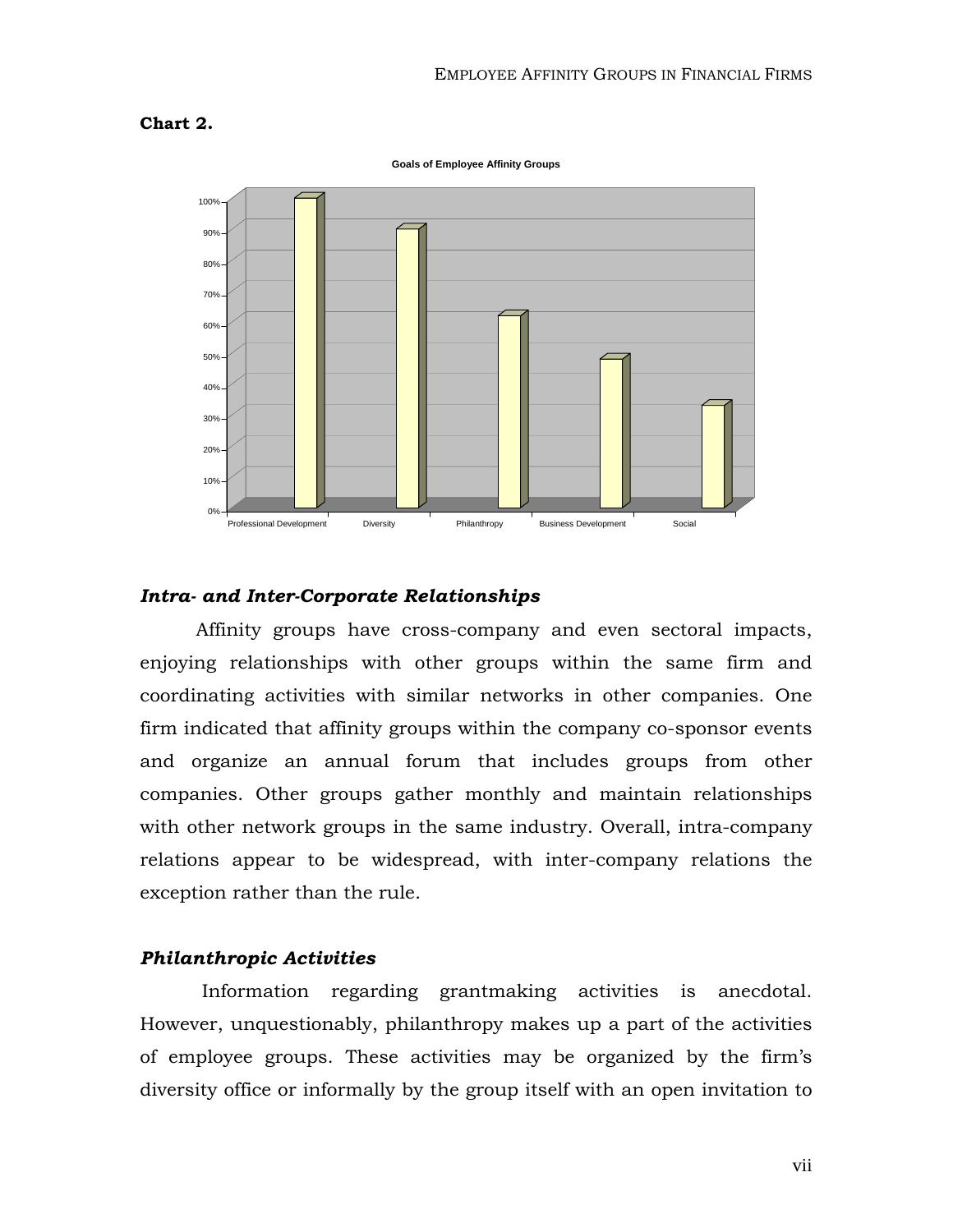other employees to participate in a relaxed and open manner. In most cases, the diversity office works closely with the employee affinity groups. Overall, four types of philanthropic activity were noted: those in which the funds are allocated from the firm's foundation budget; those in which funds are raised from member donations (in this case the groups function as giving circles); gifts in kind; and volunteer activities, which include mentorships, nonprofit board service and presenting at workshops on topics of interest to the nonprofit community.

## *Organization of Philanthropic Activities*

The philanthropic decision-making process varies across groups, falling into three broad categories. In some companies, decisions are made collaboratively between network leaders, network steering committees and the diversity office. These individuals meet in order to create a community involvement strategy. The process of implementing philanthropic activities is not open to all members of the group and does not seek advice or input from outside the corporation.

 In other firms, decision making is more directly shaped by the firm's management. The philanthropic committee of each network polls its membership and, based on the results, makes award recommendations. In these cases, there are opportunities for input by the network, however, within the parameters set by the firm's philanthropy manager.

 In cases where grants are made from member donations, decisions are made more informally: someone in the group expresses interest in an activity and brings it to the group's attention. This process is open to all members. There is no research committee and affinity groups do not seek outside advice.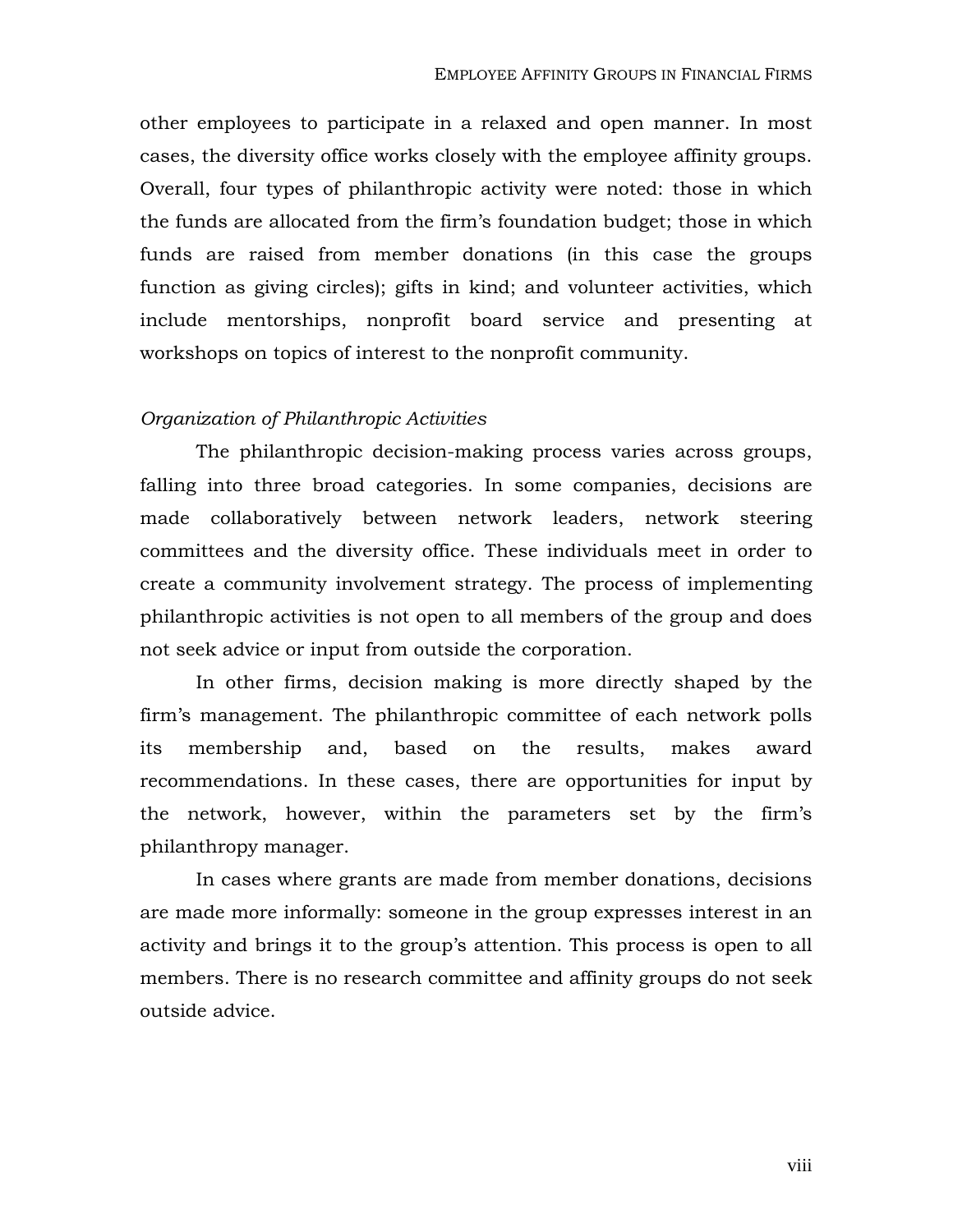## *Volunteer Activities*

 Volunteer activities vary from firm to firm. For example, mentorships within the company are highly valued as a way to impart knowledge, strengthen intra-company communications and facilitate career advancement. Nonprofit board service is also encouraged, though it is not as widespread as mentorships. Other volunteer activities include participation in the firm's corporate community involvement programs. Financial literacy is an area of great interest to the firm and its employees, as well as the community. It is viewed as a skill vital for wealth creation and linked to future philanthropic practices.

#### *Alignment*

 There is increased pressure on employee networks to align their activities and philanthropic goals with their companies' overall objectives. For groups comprised of employees from communities of color, areas of particular convergence include recruitment, retention and, in the philanthropic realm, financial literacy. More specifically, groups:

- Assist in the recruitment and retention efforts of diverse populations;
- Serve as a resource on diversity issues for the company-wide diversity committee or senior management;
- Contribute to business development by expanding the firm's customer base or enhancing marketing and business efforts in targeted communities by providing opportunities for positive branding and public relations;
- Serve as a site for communicating the firm's business goals and corporate policies to employees; and
- Cultivate future firm leaders.

## *Conclusions and Recommendations*

## *Conclusions*

The research lends itself to a set of conclusions and recommendations based on the idea that wealth creation is integral to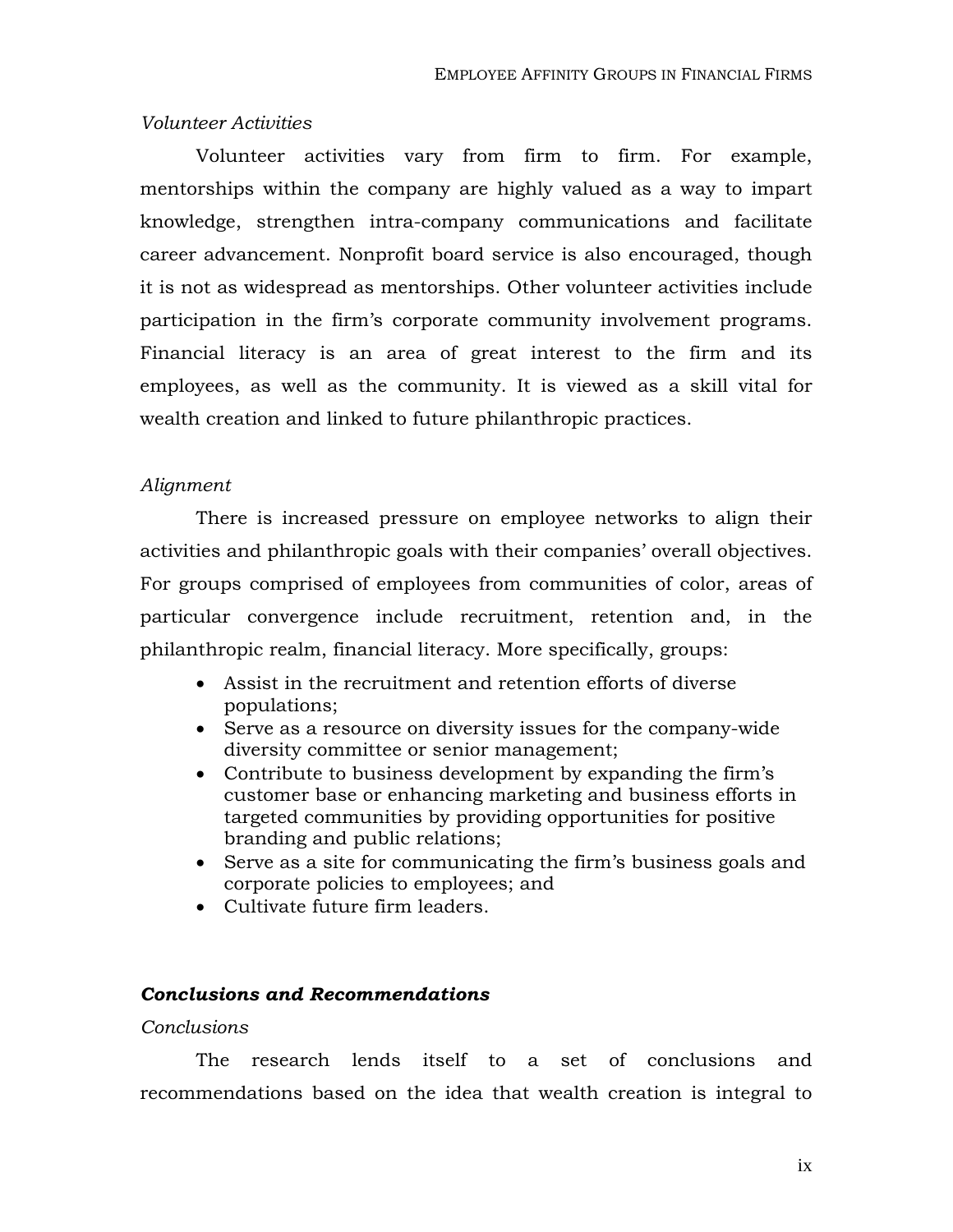future philanthropic efforts. The recommendations, in particular, are designed to help buttress the development efforts of racial and ethnic (and tribal) funds or community-based organizations.

- Employee affinity groups have grown, especially since 2000. Increasingly, they are seen as having the potential to simultaneously meet both corporate and employee objectives. Though membership numbers need to be handled with a great deal of caution, in the sample under examination in this study the total *aggregated* number of employees engaged in affinity groups may exceed 16,000.
- A win/win potential underlies the push for corporate-affinity group alignment. Members of affinity groups can serve as ambassadors to and liaisons with communities. They can help corporations fulfill their personnel, market and community involvement objectives, while membership can facilitate career advancement and help shape corporate giving.
- The growth of the number of affinity groups is occurring in an environment of consolidation and merger of financial institutions. This has resulted in a more formalized structure for affinity groups, as well as contributing to their restrictive environment and limited access.
- Broadly speaking, philanthropy is a significant but secondary objective of employee networks. Their career advancement and mentoring aspects are primary. Many have social functions; none of the groups identified has an outward political agenda.

## *Recommendations*

 An initial objective of this research was to identify points of entry for community-based groups to gain access to the philanthropic activities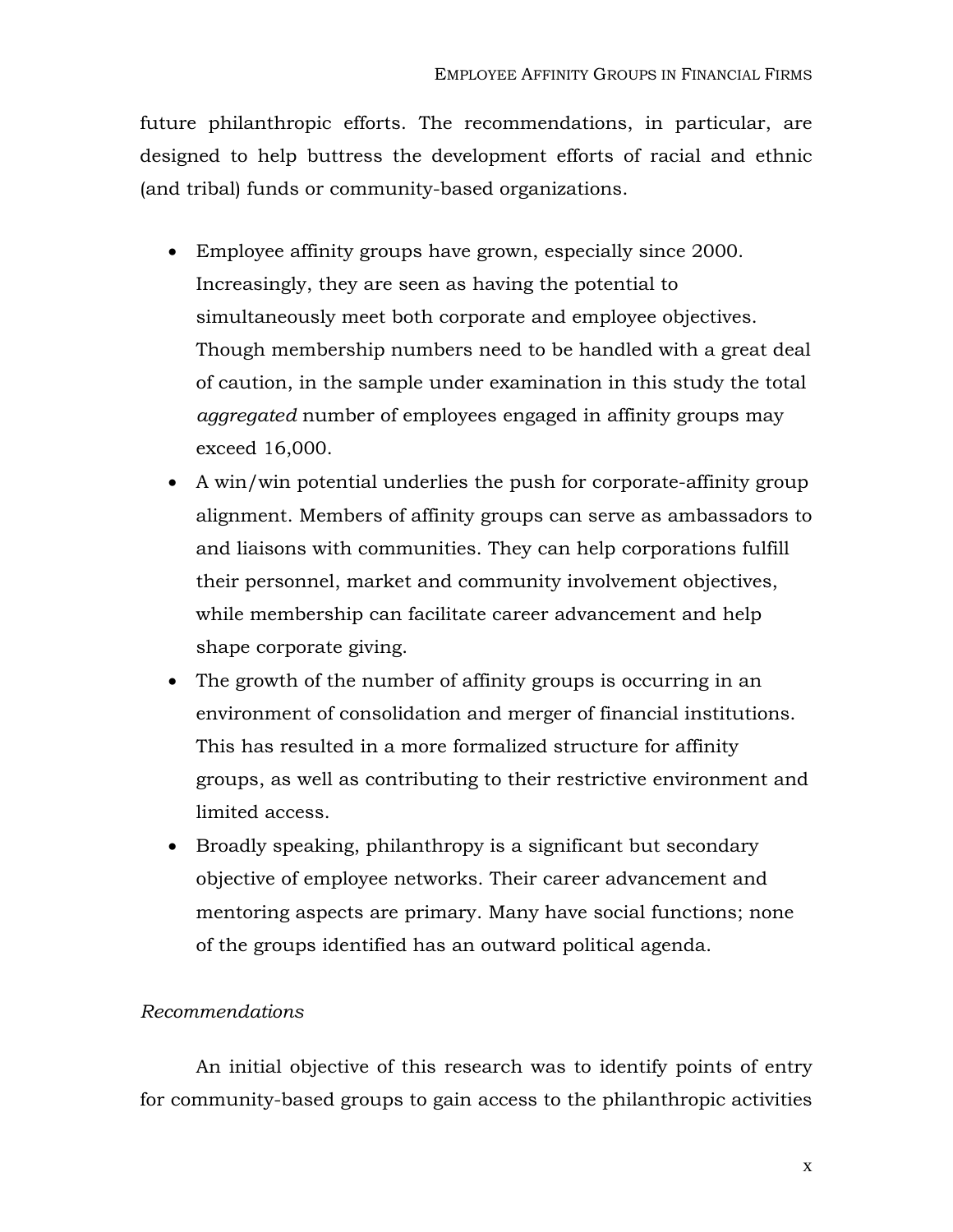of employee networks. Given what appears to be the increasingly controlled nature of these groups, approaches need to be carefully constructed. At the same time, the sheer number of individuals involved and their national nature together indicate the importance of including affinity groups as part of an organization's development strategy. It is important to keep in mind that though the groups' funding is limited, they can influence the firm's overall giving strategies.

- The directory of affinity groups can serve as an initial point of contact and present the broad parameters of the field. Diversity officers are likely to be more open to outside invitations if the content aligns with corporate objectives. First and foremost, these groups have a pipeline mission: to increase and advance individuals of color within the financial industry. This goal has direct impact on wealth creation and indirectly on future philanthropic capacity within the communities. Awareness of these groups' particular interests and their constraints (the corporate pressure for alignment) should be kept in mind.
- Cultivation strategies focused on individuals are likely to be more effective than those targeted at the larger group. (These can be initiated by mixers, networking events or speakers' bureaus.)
- A number of the affinity groups engage the community through board or advisory service. Such service can be presented as an aspect of leadership development that can help advance careers and, at the same time, facilitate access to the affinity groups.
- Two content areas that can be useful in encouraging collaborative relationships include:
	- o Financial literacy programs specifically and education more broadly are likely to have resonance within the firm and the affinity groups, and are a compelling need within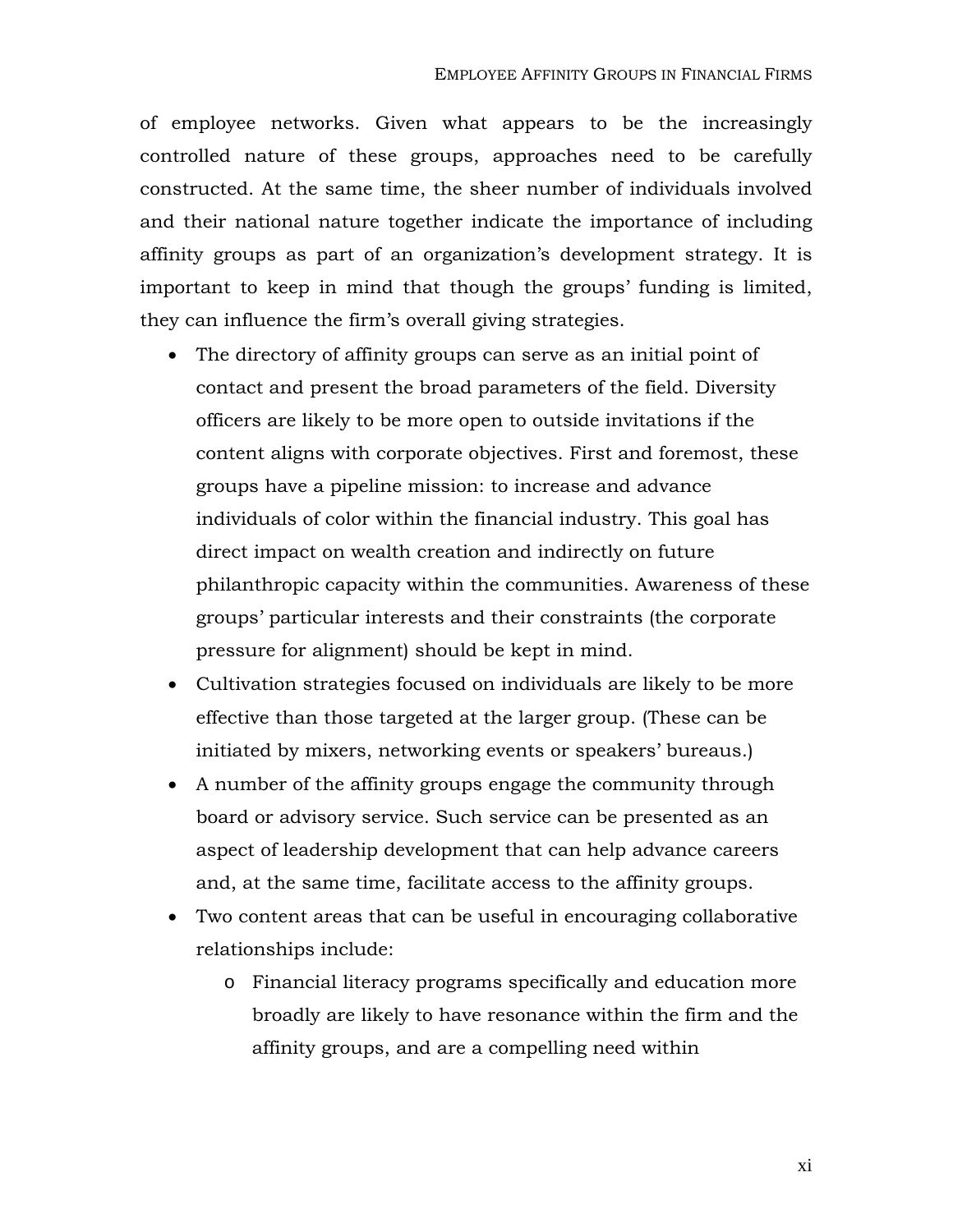communities. Such programs could be encouraged to include information on philanthropic vehicles and strategies.

o There is a need to provide quality information on the work of community-based organizations. Such information can help affinity groups make better decisions as they facilitate outside access to them.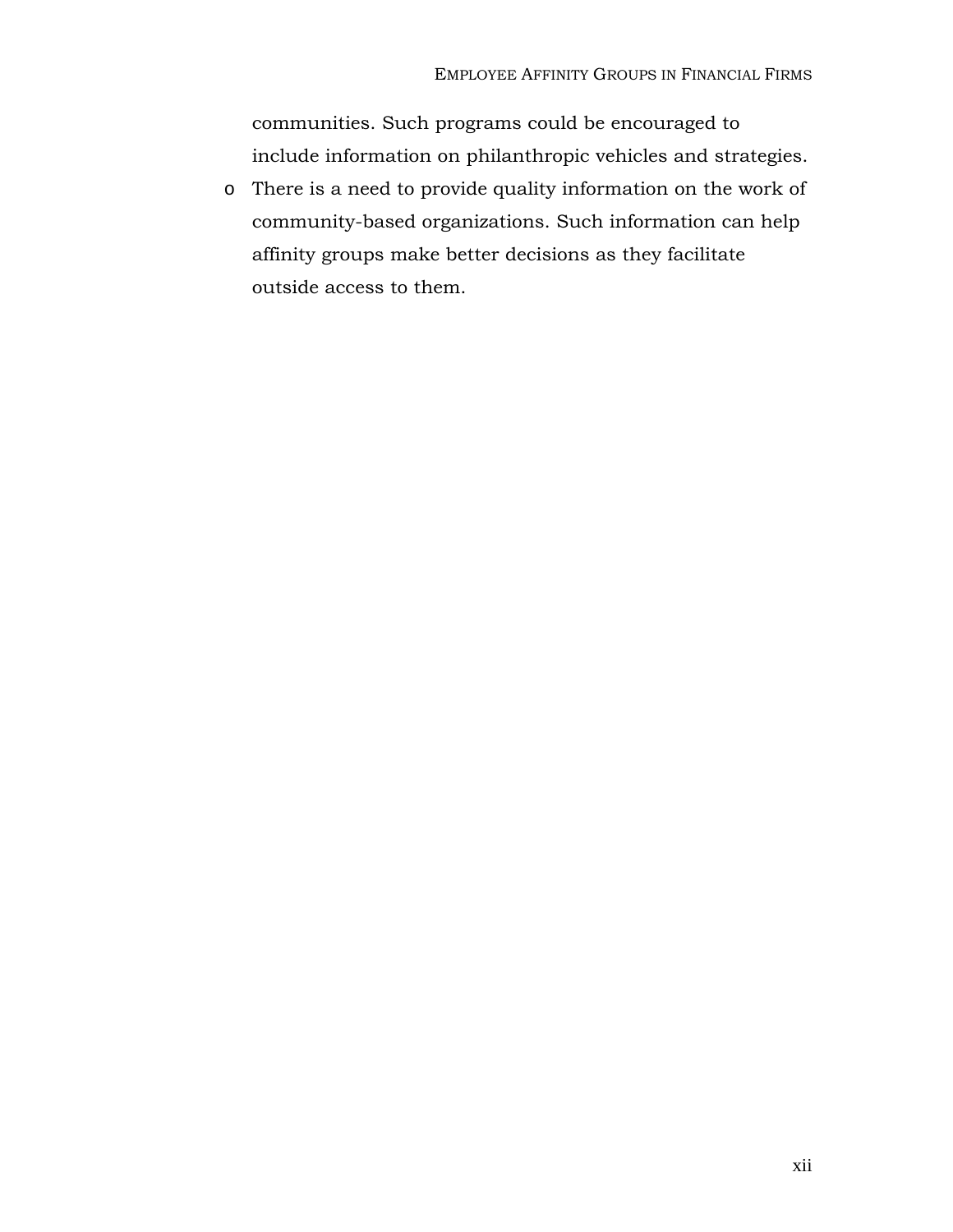# **Directory[\\*](#page-13-0)**

<u>.</u>

<span id="page-13-0"></span><sup>\*</sup> Sources for the directory include: company materials, the electronic resource VAULT and other web-based resources. The language from these sources was minimally altered. Additional data was gathered about the groups from interviews and discussions. Because of the confidential nature of those exchanges, such information is excluded from the directory. Finally, though the directory concentrates on New York firms, it includes affinity groups based in different geographic locations.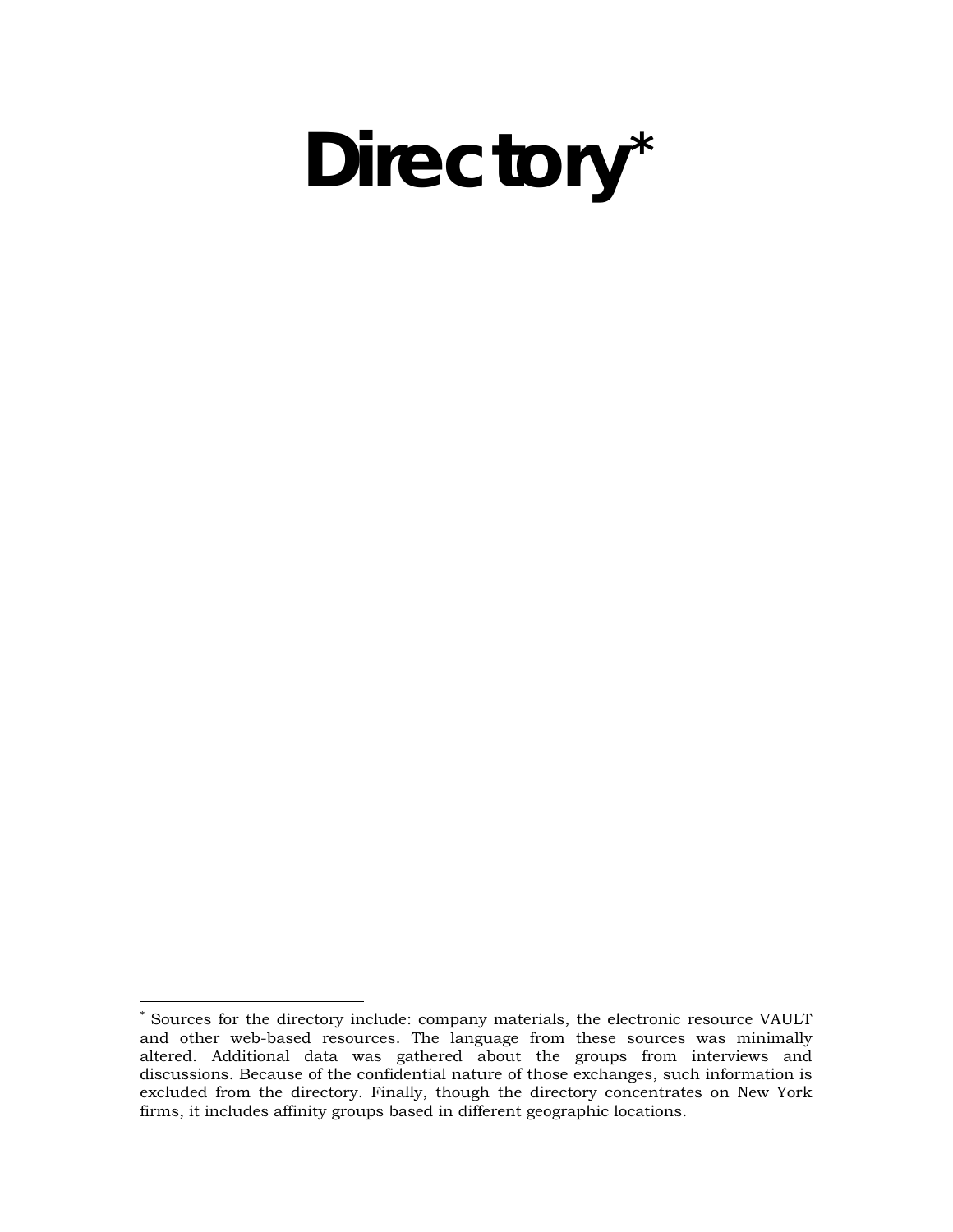## **American Express 200 Vesey Street New York, NY 10285**

**Type of Company** 

Bank

**Contact** 

Diversity Office

## **Names of Employee Affinity Groups:**

- o Hispanic Network (AHORA)
- o Hispanic Network (SPIN)
- o Asian Employee Network (ASIA and EWEX Exchange)
- o Black Employee Network (BEN)
- o Native American Employee Network (NAEP)
- o Jewish Employee Network (CHAI)
- o Disabilities Awareness Network (DAN)
- o Lesbian, Gay, Bisexual, Transgender Employee Network (PRIDE)
- o Employees Over 40 Network (Passages)
- o Christian Employee Network (SALT)
- o Women's Interest Network (WIN)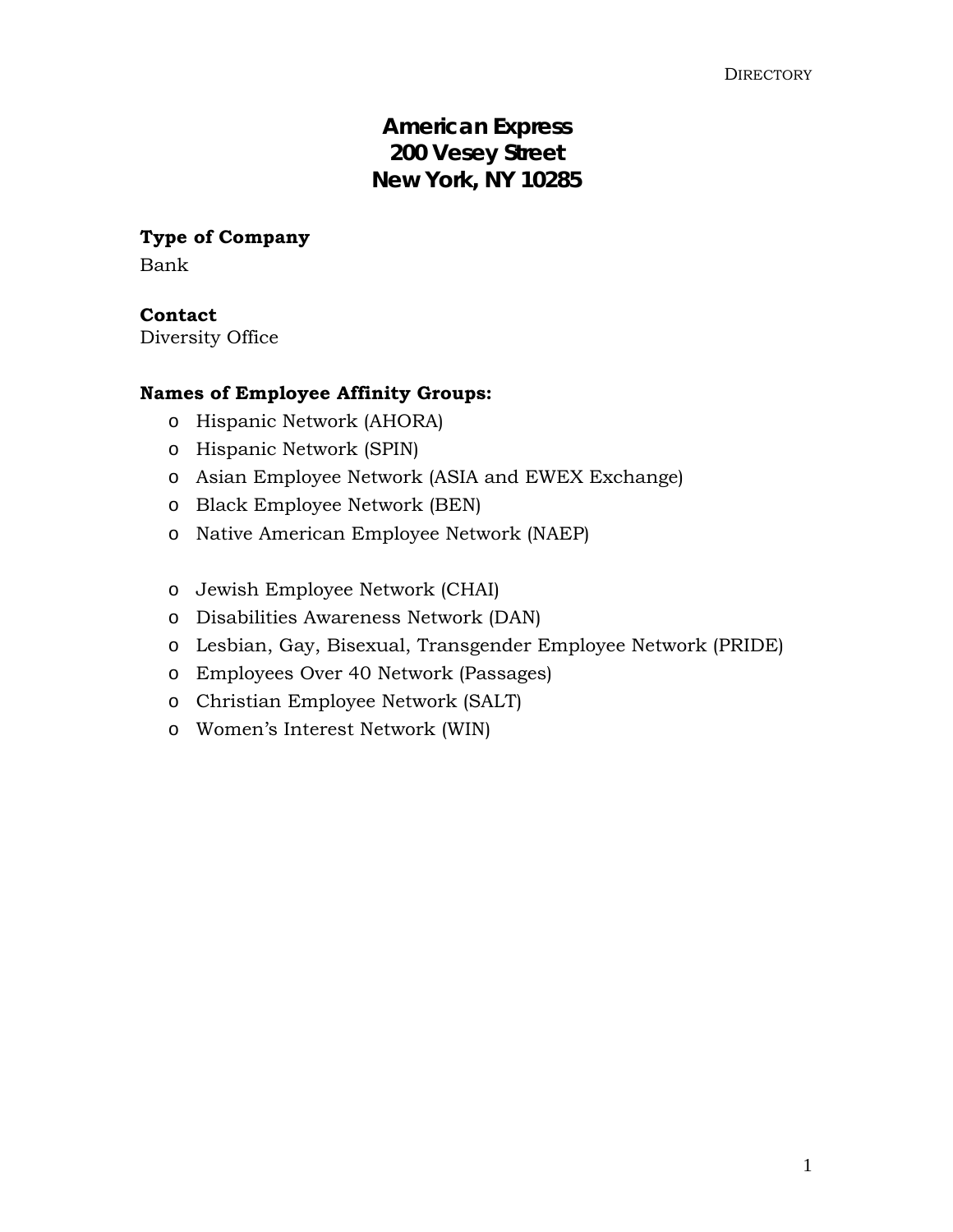## **Bank of America 100 North Tryon Street Charlotte, NC 28255**

**Type of Company**  Bank

## **Contact**

Corporate Diversity Office

## **Names of Employee Affinity Groups:**

o Black Professionals Group

Formerly known as the African-American Networking Initiative, the Black Professionals Group (BPG) has a two-pronged mission: to maximize the contributions of black and African American associates at Bank of America, and to enhance their professional development. In line with its commitment to build the next generation of leaders, the groups' activities in the past have included formal mentoring initiatives as well as programs that build the skills needed to progress in a corporate environment. Beyond this emphasis, the BPG also sponsors and promotes opportunities for its members and their supporters to network with one another and with the broader communities inside and outside Bank of America.

o Hispanic/Latino Organization for Leadership and Advancement (HOLA)

The Hispanic/Latino Organization for Leadership and Advancement (HOLA) is committed to helping Bank of America retain and develop its Hispanic/Latino associates. HOLA provides a forum through which its members can access the support and interest of senior managers in the bank. HOLA promotes inclusion and teamwork, helps associates learn more about the company, and engages associates and their families in enjoyable activities. Other opportunities include networking and encouragement of self-initiated professional development.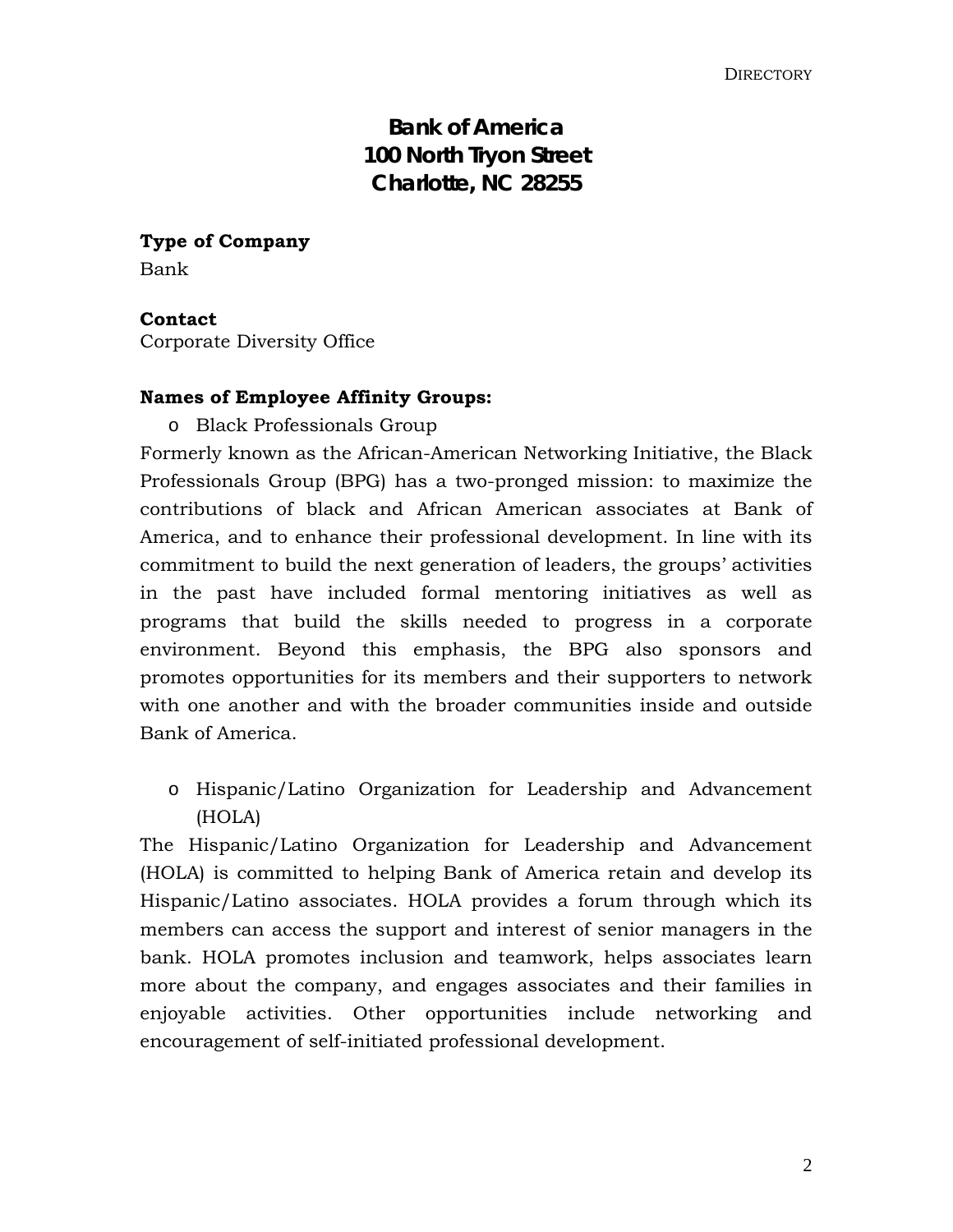o Asian American Leadership Network

The Asian American Leadership Network (AALN) is a resource for any Asian American associate at Bank of America whose aim is to be a successful leader at the company. The AALN has three key focus areas. The first is helping Asian American associates build or improve skills necessary for successful career performance and advancement. Specific activities include mentoring by senior bank executives. Secondly, the AALN reaches out to and becomes active in local Asian communities. Lastly, through events showcasing and celebrating the diverse cultures of Asia, the AALN team increases awareness and appreciation for these cultures.

- o Bank of America Pride Resource Group (GLBT)
- o The Disabilities Affinity Group
- o LEAD for Women (Leadership, Education, Advocacy & Development)
- o Parents Affinity Group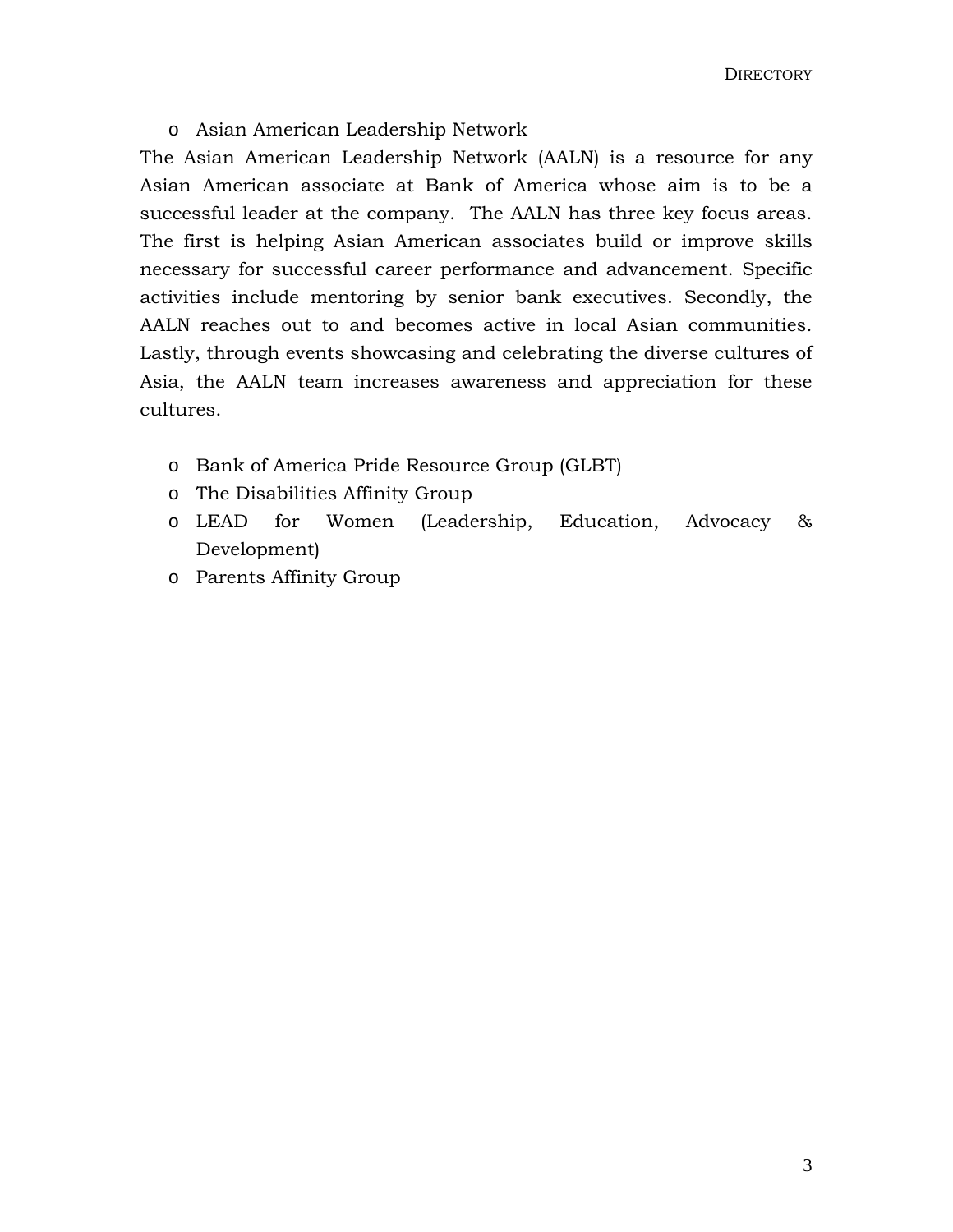## **Charles Schwab Corporation Schwab Corporate Headquarters 101 Montgomery Street San Francisco, CA 94104**

## **Type of Company**

Investment

## **Contact**

Human Resources

## **Names of Employee Affinity Groups:**

- o Black Professionals at Charles Schwab
- o Hispanic Organization of Professional Employees at Schwab (HOPES)
- o Gay, Lesbian, Transgender or Bisexual Employees at Schwab (GLOBES)
- o Women's Interactive Network at Schwab (WINS)
- o Voices of Many Feathers (Native American)
- o Professionals of the Indian Subcontinent Employed at Schwab (POISE)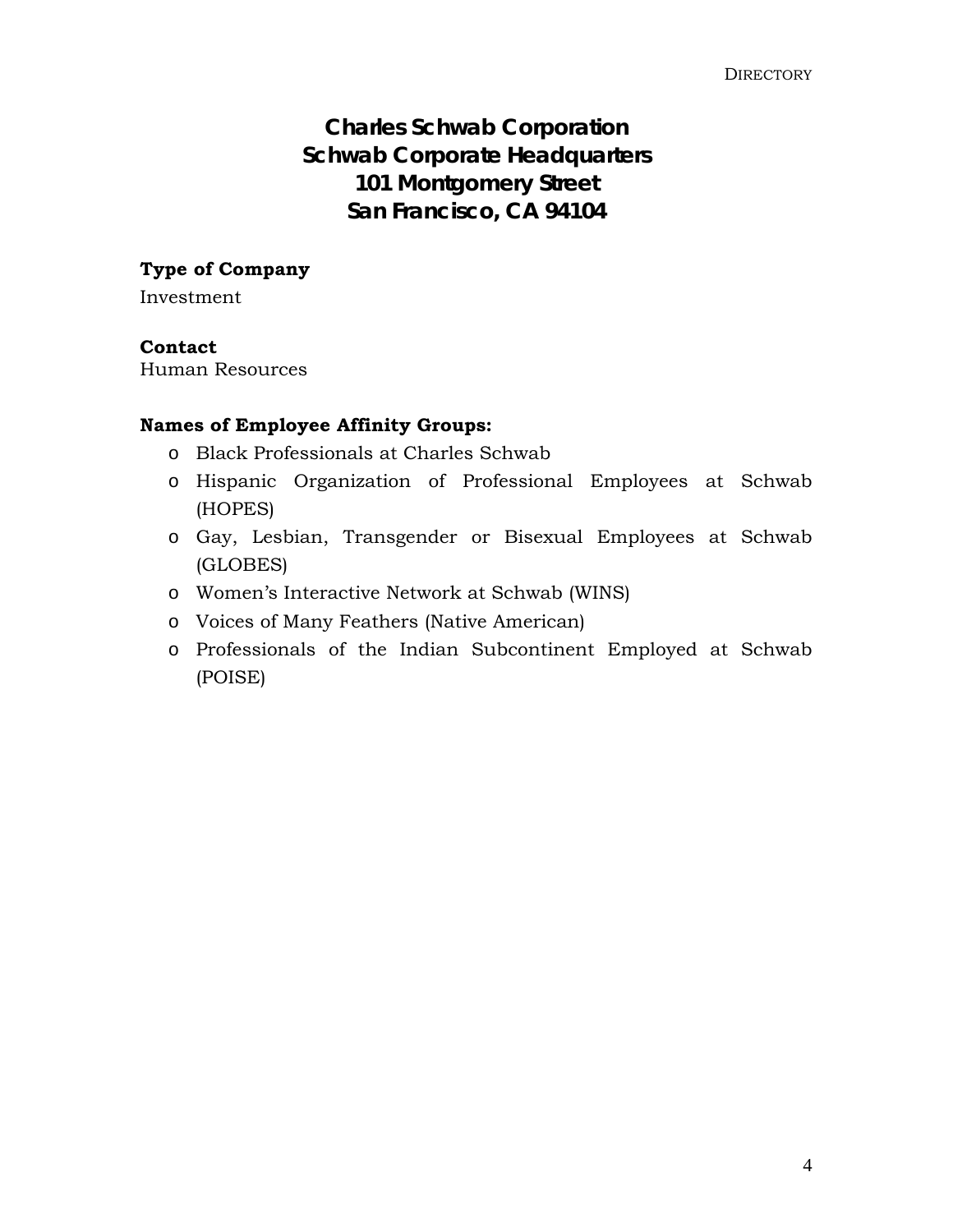## **The Chubb Corporation 16 Mountain View Road Warren, NJ 07059**

**Type of Company** 

Insurance

## **Contact**

Diversity Office

## **Names of Employee Affinity Groups:**

## **Corporately-focused Employee Resource Groups:**

- o Asian American Business Network (AABN)
- o Gay & Lesbian Employee Network, including bisexual, transgender and straight allies (GLEN)
- o Minority Development Council (MDC)
- o Women's Development Council (WDC)

## **Locally-focused Diversity Councils and Committees:**

- o Chicago Brokerage Branch Diversity Committee
- o Chicago Diversity Committee
- o Claim Diversity Council
- o European Zone Diversity Council
- o Florham Park Diversity Focus Group
- o Latin American Zone Women's Council
- o Minneapolis Diversity
- o Operations Service Department Diversity Taskforce
- o Chubb Black Employee Network (CBEN)
- o Chubb Partnership of Women (CPOW)
- o Information Technology Minority Development Council (ITMDC)

## **Miscellaneous**

As part of its commitment to career development, Chubb continues to support diverse employee resource groups in the United States,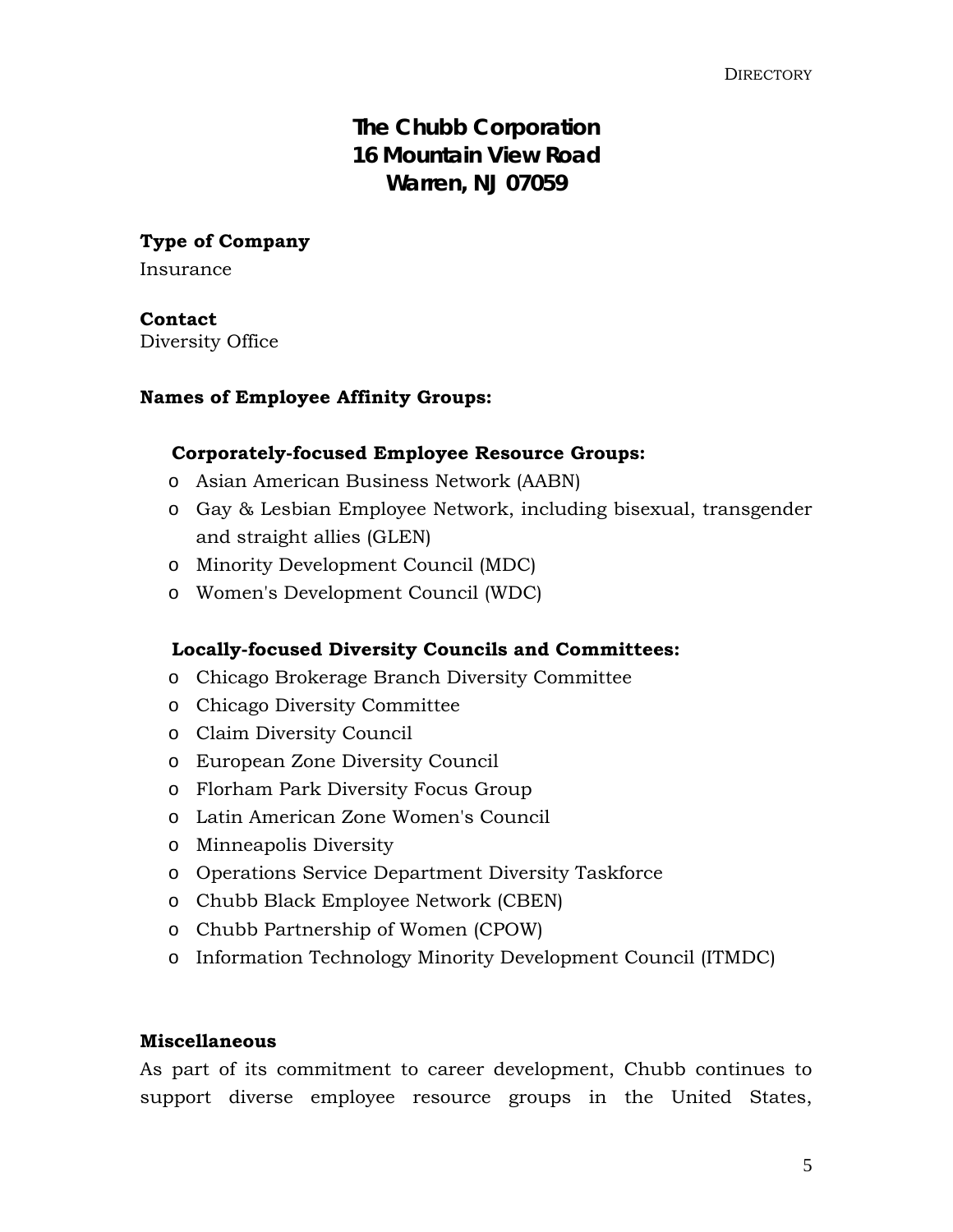sponsored by senior management, as well as diversity councils in their international zones. Through these groups, Chubb funds a variety of initiatives, such as mentoring programs and leadership conferences.

Chubb's commitment to a "culture of inclusion" is ongoing, with dedicated resources to create programs supporting diversity. The firm has invested in mentoring, development and recognition programs for its employees. It taps into diverse populations for hiring initiatives, marketing effort and supplier selection. The corporate Employee Resource Groups are involved in developing future leaders, exploring marketing opportunities and influencing organizational change. The firm receives recognition for its efforts and results from notable diversity leaders and organizations such as Diverstyinc.com, the Advocate, Harlem YMCA, Human Rights Campaign, and Out & Equal Workplace Advocates (Website).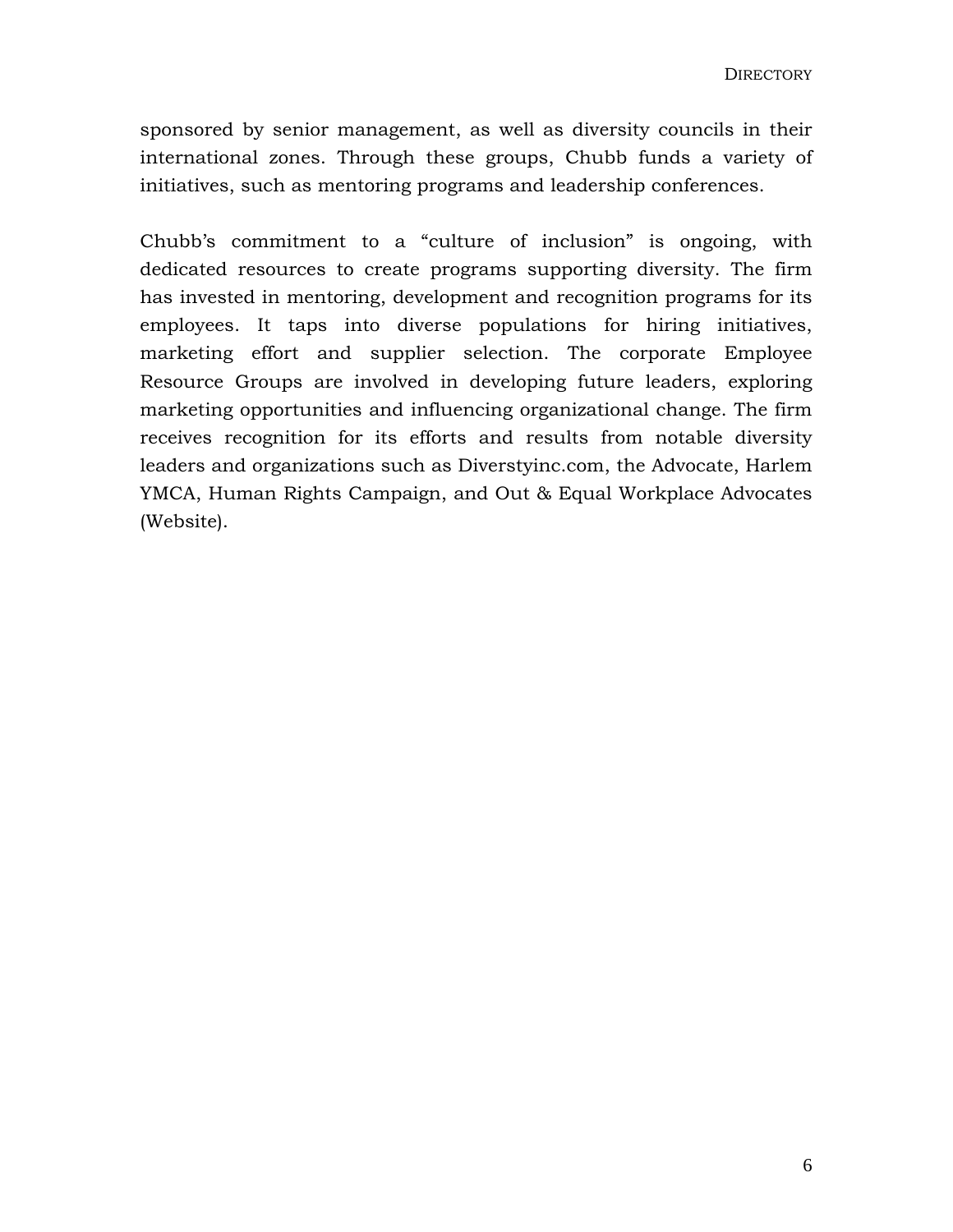## **Citigroup 399 Park Avenue New York, NY 10043**

**Type of Company**  Bank

**Contact** 

Diversity Office

## **Names of Employee Networks**

o The African Heritage Network—NYC

The African Heritage Network—NYC has volunteered and participated in community outreach activities, including the delivery of financial education in partnership with Operation Hope and the New York Urban League to more than 300 students and 95 adults. The Network seeks to support Citigroup's efforts to promote diversity in the company by providing a forum for Citigroup employees to network and enhance their professional development; working with Citigroup's management to support their efforts in recruiting, developing and retaining diverse top talent; offering employees an opportunity to participate in community outreach projects; and promoting education and awareness for all employees on issues that affect people of African heritage. The goals are to develop a mentoring system for members and to partner with Citigroup businesses to identify more focused training opportunities. In addition, the Network provides a venue for employee networking across businesses; partner with College Relations to assist with recruiting a diverse workforce; and partners with professional organizations focused on the African heritage community to assist Citigroup with recruiting a diverse workforce.

o The Asian Pacific Heritage Network—NYC

The Asian Pacific Heritage Network seeks to support Citigroup's efforts to promote diversity in the workplace by: increasing awareness and sensitivity about Asian and Pacific Islander issues; increasing Citigroup's presence and contribution to the Asian and Pacific Islander communities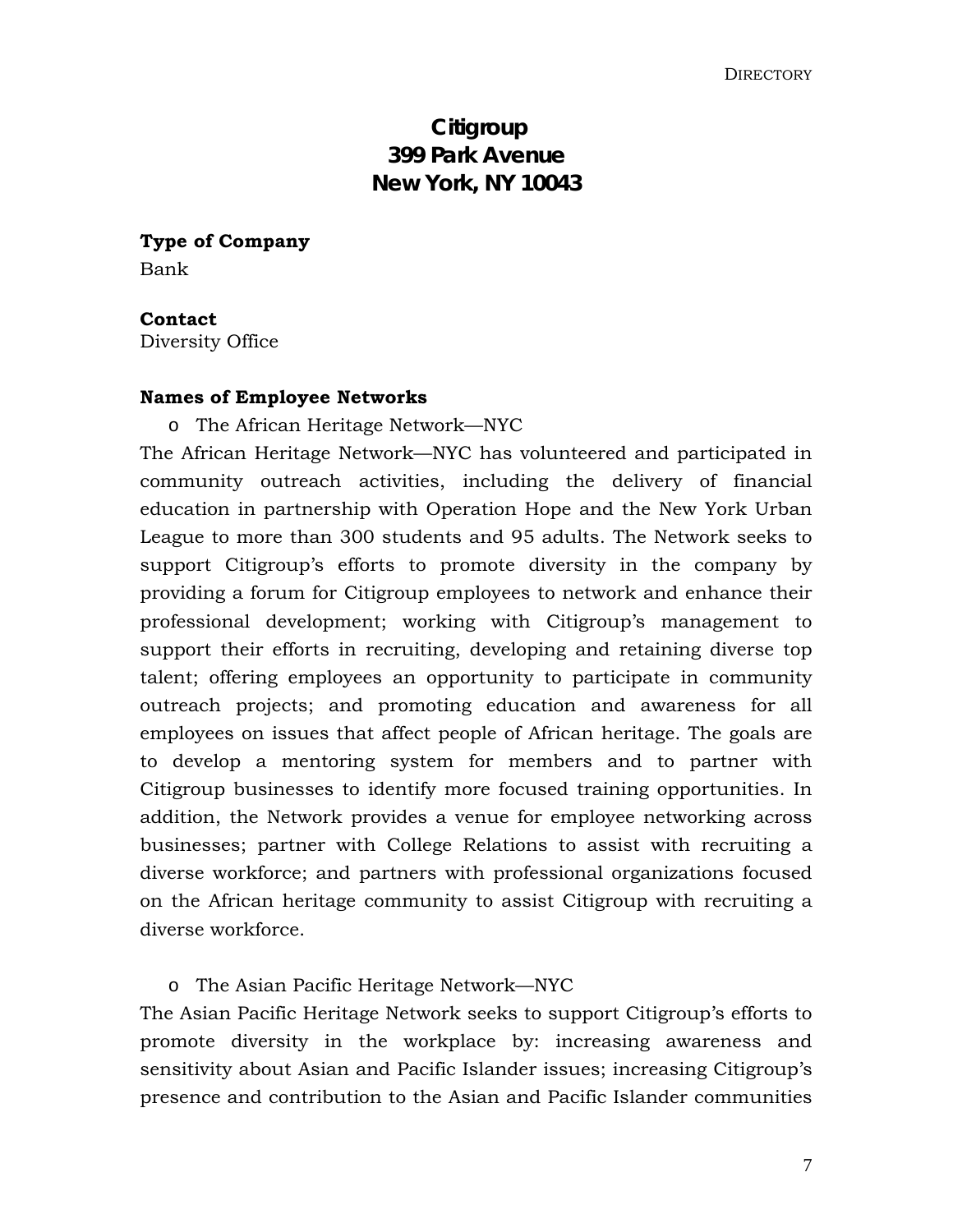in the New York City area; and fostering a better understanding of the Asian and Pacific Islander cultures, including those of East, Central, South and South East Asia and the Pacific Islands.

o The Hispanic Network—Dallas/Fort Worth

The Hispanic Network organized an office supply collection in support of the Greater Dallas Hispanic Chamber of Commerce. Citigroup donated more than 130 items to the organization.

## **Other Groups**

- o The Parents Network
- o The Pride Network—St. Louis
- o The Women's Network—Dallas/Ft. Worth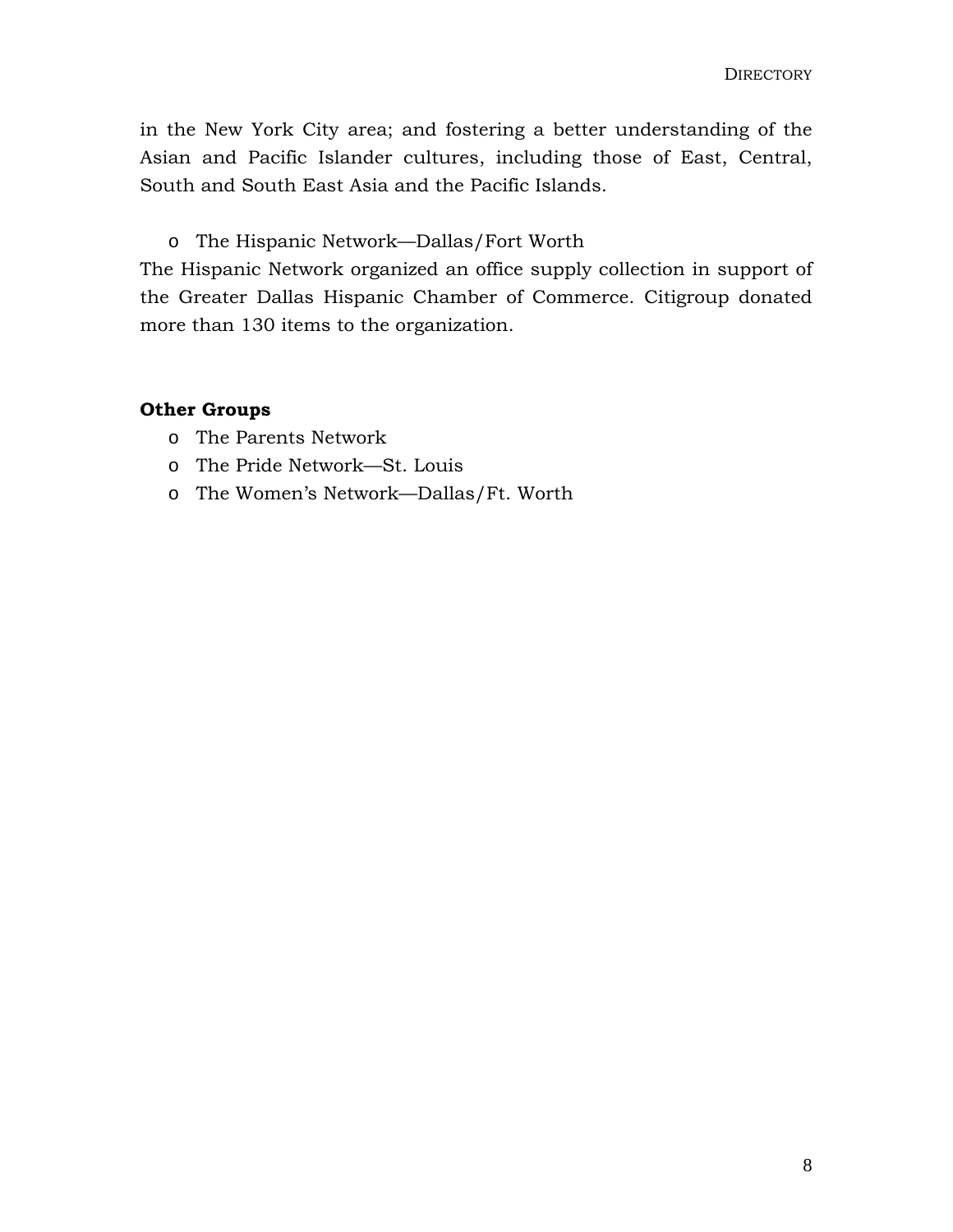## **Credit Suisse 11 Madison Avenue New York, NY 10010**

**Type of Company** 

Investment Bank

#### **Contact**

Diversity & Inclusion Office

## **Names of Employee Networks:**

o Multicultural Resources Network (MRN)

The Multicultural Resources Network (MRN) in the Americas and Europe is a forum where employees with various ethnic backgrounds and experiences can work together to develop professionally. The MRN's special events have included guest speakers, receptions, art exhibits, fundraisers and even cooking and dancing demonstrations showcasing the cultural heritage of Credit Suisse's global community. MRN members are active in the firm's recruitment efforts and volunteer with a number of community organizations (Vault/SEO, 87).

## **Other Groups**

- o The Open Network (LGBT)
- o America's Women's Network (AWN)
- o Parent's Network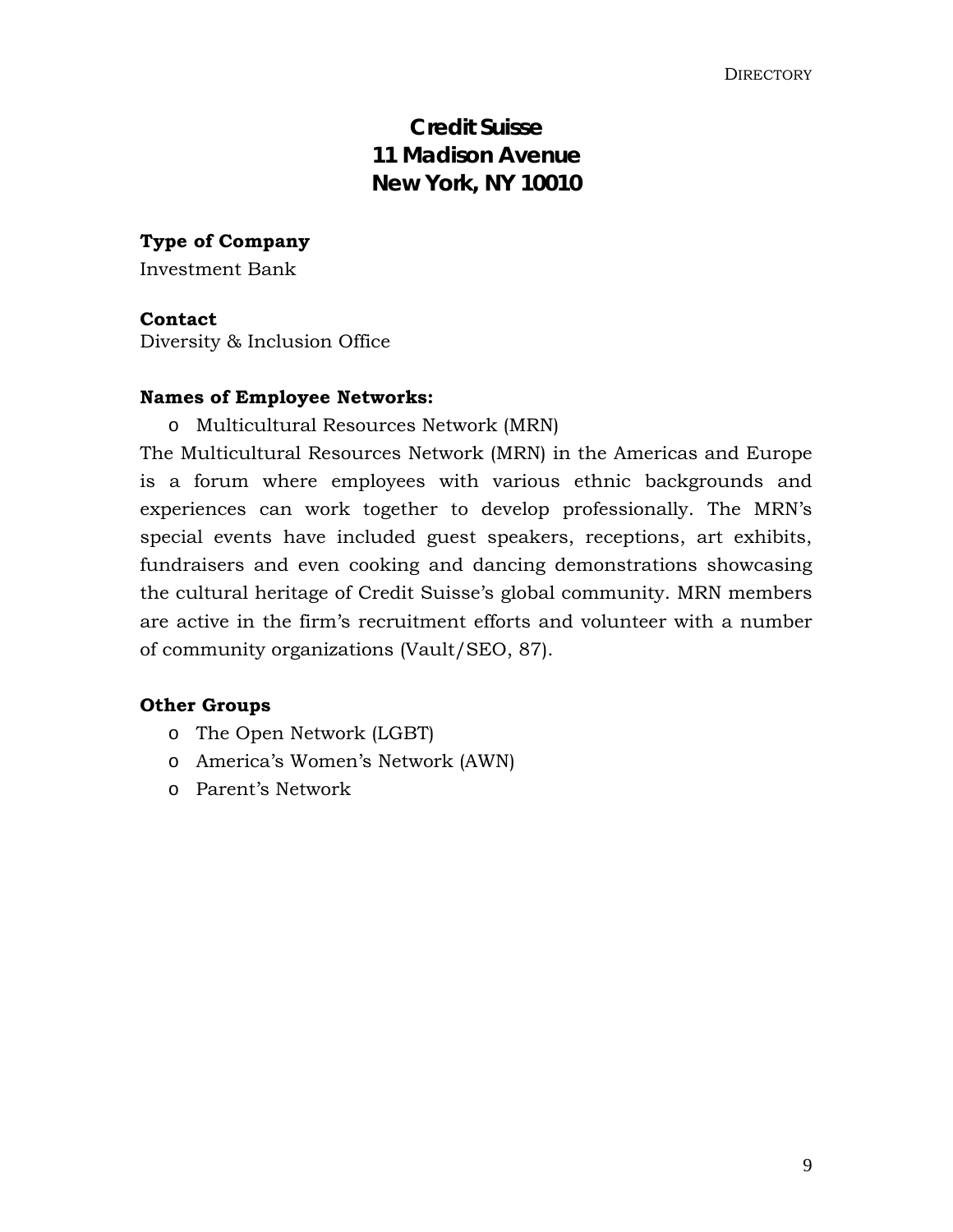## **Deloitte & Touche USA LLP 1633 Broadway New York, NY 10019**

**Type of Company**  Accounting

## **Contact**

Diversity and Inclusion Office

## **Names of Employee Networks:**

o Association of Black and Latino Employees (ABLE) Date of Founding: 2004

## **Miscellaneous**

Philanthropic objectives of Deloitte & Touche employee networks: Endowment, organizing a fund-raising event or party, membership donations

Recent areas receiving monetary gifts and/or volunteer activities of Deloitte & Touch employee networks:

Mentoring, serving on profit boards and lending professional services.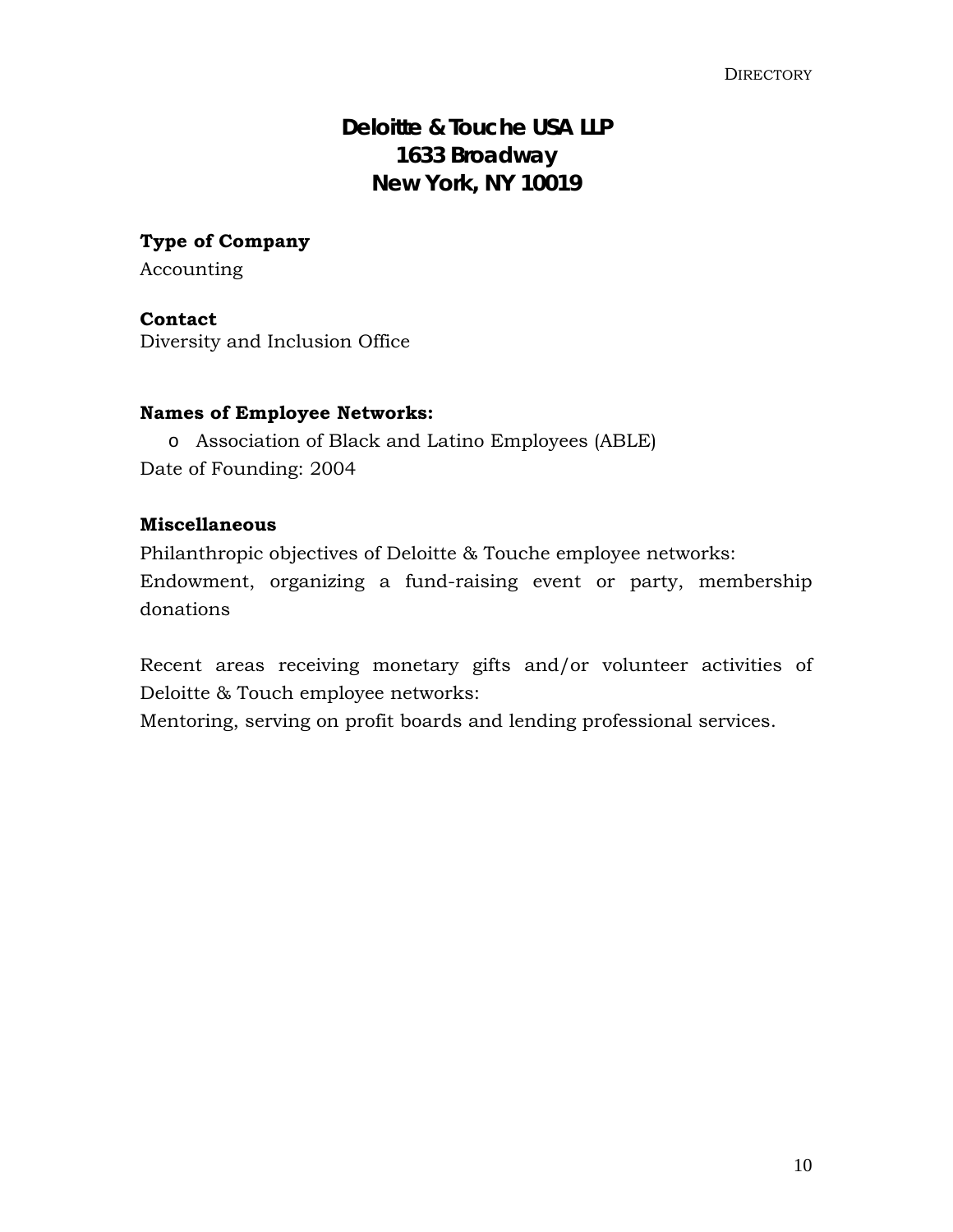## **Deutsche Bank 60 Wall Street New York, NY 10005**

**Type of Company**  Bank

**Contact**  Chief Administrative Office

## **Names of Employee Networks:**

o Deutsche Bank's Diversified Network

Date of Founding: 2002

Deutsche Bank's Diversified Network (US) Deutsche BankDN is open to all employees with a focus on historically under-represented ethnic groups from junior level positions within the firm. Launched in 2002 for New York metro employees, Deutsch BankDN aims to provide essential tools that foster professional and personal development, while creating a diverse and productive workforce to better serve the interests of Deutsche Bank's employees and clients

o Multicultural Partnership Network

Date of Founding: 2003 (in New York)

Launched in 2003 in New York, this forum is an active voice of Deutsche Bank's minority officers and is open to all employees. It identifies and promotes policies and practices that encourage an inclusive and productive work environment whereby individuals may further their professional and personal development and help drive organizational performance.

## **Other Groups**

- o Women on Wall Street Network
- o Rainbow Group/LGBT Network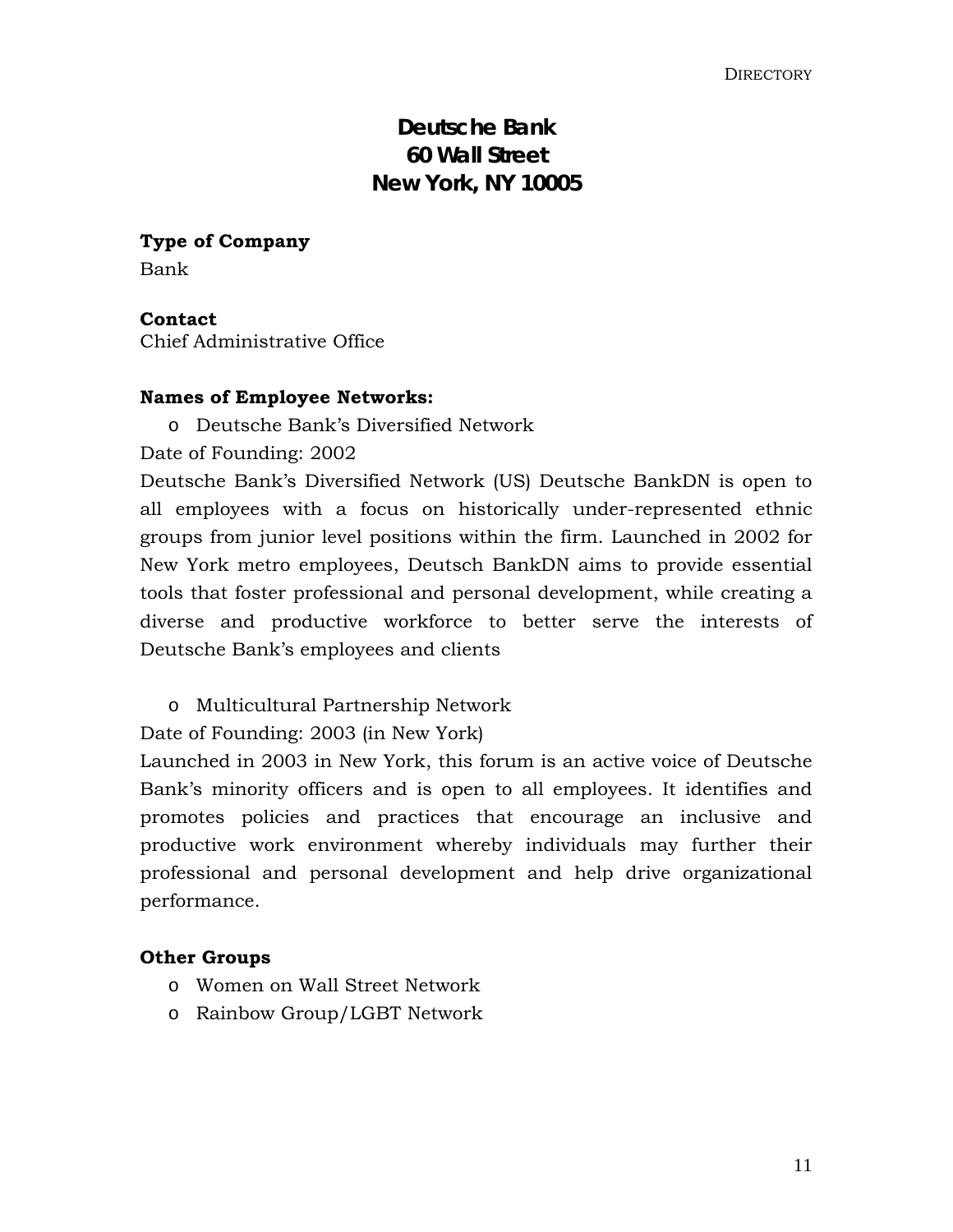## **Ernst & Young LLP 5 Times Square New York, NY 10036**

**Type of Company** 

Accounting

## **Contact**

Diversity Office

## **Names of Employee Networks:**

- o African American
- o bEYond, a network for lesbian, gay, bisexual, and transgender people and their allies (LGBTA)
- o Latino
- o EY/Asia

Taking advantage of a significant concentration of Asian/Pacific Islander professionals in the area, the Metro New York and Financial Services Organization launched EY/Asia, and internal affinity groups for networking and career development.

## **Miscellaneous**

Ernst & Young is committed to providing a work environment that is and feels inclusive. Through People Resource Networks (PRNs), various affinity groups within the firm can network and exchange information as well as advise senior leadership about inclusiveness issues.

The company believes that putting people first isn't confined to the workplace. It supports the arts and civic organizations through firm [sponsorships](http://www.ey.com/global/content.nsf/US/Sponsorships_-_Overview)**,** has a tradition of [philanthropy](http://www.ey.com/GLOBAL/content.nsf/US/About_Ernst_Young_-_Foundation) in supporting higher education and professional organizations through the Ernst & Young Foundation, and supports [community engagement](http://www.ey.com/global/content.nsf/US/About_Ernst_Young_-_Community_Engagement) at the local level. Those who work at Ernst & Young and its people give generously of their time, talents, and resources. The result is a culture that recognizes the power of every person to make a difference.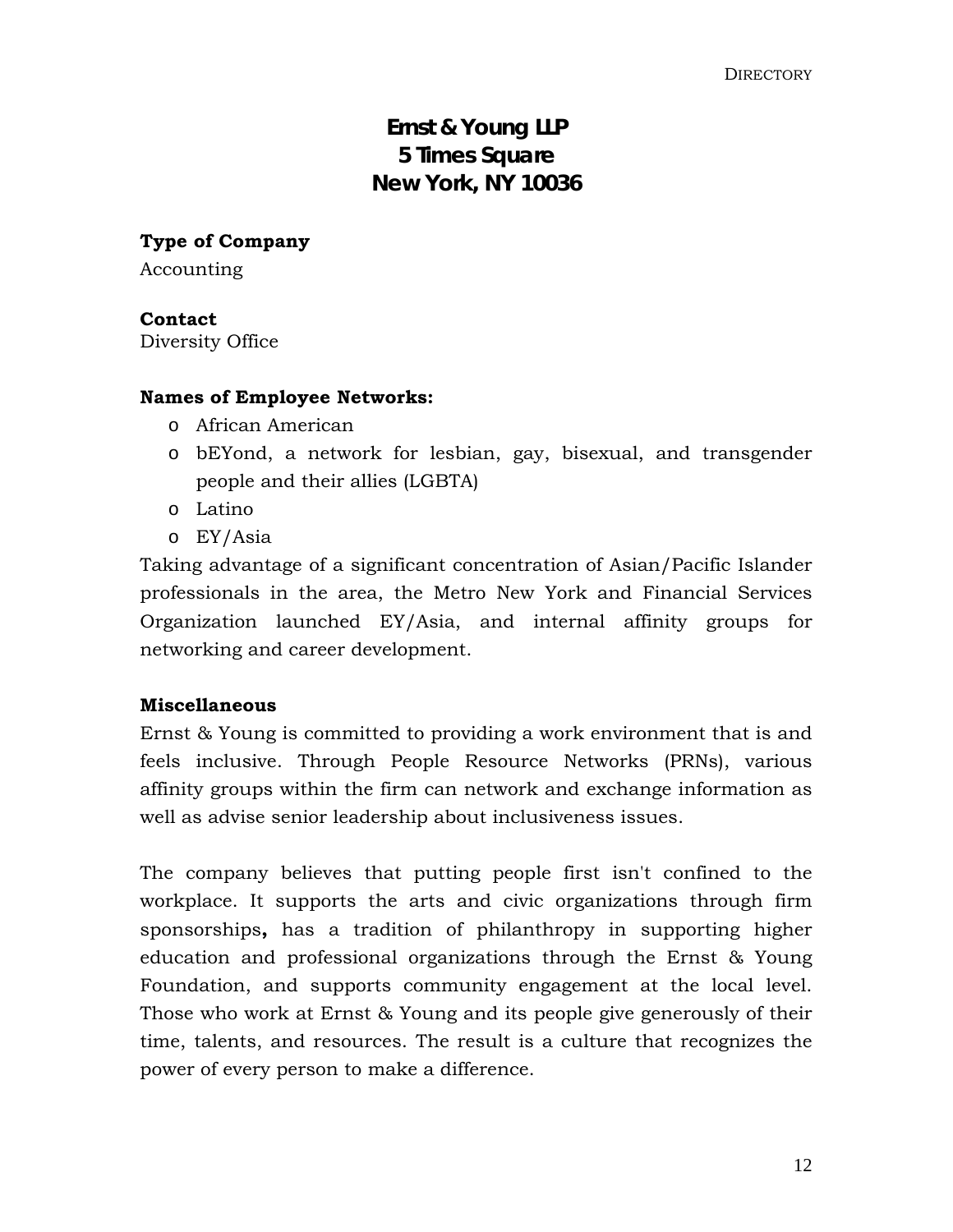In 2004, the Mid-Atlantic Area started a new National Association of Black Accountants (NABA) affinity group, and members attended the Annual NABA Scholarship and Awards banquet at Howard University in Washington, D.C. Professionals from Chicago and other major offices in the Lake Michigan Area participate in ongoing affinity groups for African-American, Asian/Pacific Islander, and Latino professionals that sponsor internal networking as well as external affiliations.

Professional associations are a vital touch point between EY's diverse employee community and the wider business world. Ernst & Young supports and sponsors these groups extensively because they accelerate the careers of their members.

These associations also serve as valuable sources of experienced hires, and build relationships with key representatives of minority affinity groups, enhancing the firm's understanding of emerging issues in the global economy. The Company is proud to serve these professional associations as board members, conference hosts, and speakers and panelists.

A partial list of recently supported groups include: Association of Latino Professionals in Finance and Accounting (ALPFA) Hispanic College Fund, Inc. (HCF) Hispanic Scholarship Fund (HSF) National Achievement Scholarship Program (NASP) National Association of Asian American Professionals (NAAAP) National Association of Black Accountants, Inc. (NABA) National Black MBA Association, Inc. (NBMBAA) National Hispanic Business Association (NHBA) National Society of Hispanic MBAs (NSHMBA) United Negro College Fund (UNCF)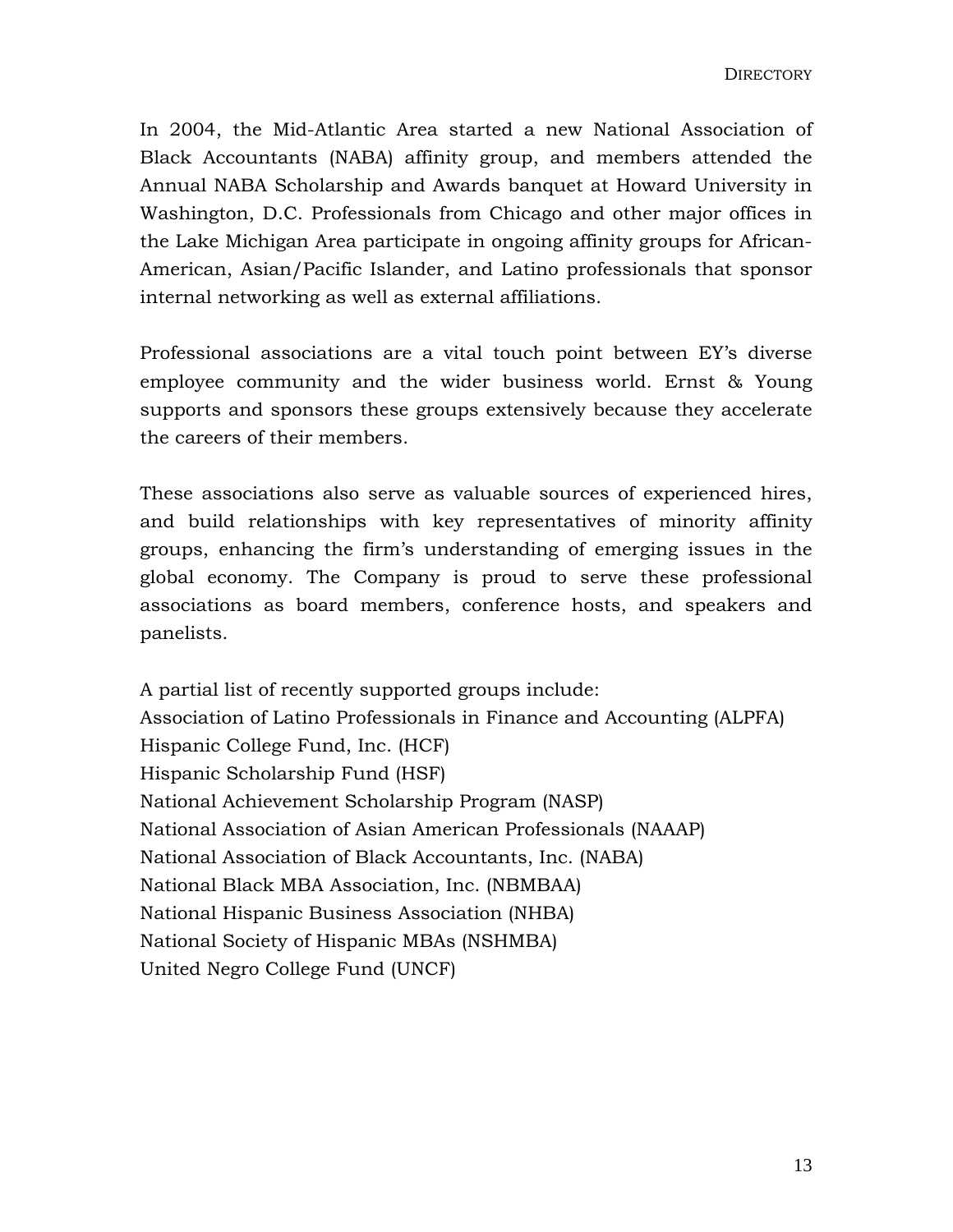## **Goldman Sachs & Co. 85 Broad Street New York, NY 10004**

**Type of Company** 

Investment Bank

#### **Contact Information**

Global Leadership and Diversity Office

#### **Names of Employee Networks:**

## o Asian Professionals Network

The mission of the Asian Professional Network (APN) is to to recruit, retain, develop and promote Asian professionals. The organization serves as a channel to share ideas, raise awareness and create a sense of collaboration and community among Asian Professionals. It provides a forum to recognize the diverse achievements and contributions of Asian professionals to the firm. The network also works to enhance the Goldman experience for Asian professionals by implementing programs that will foster greater interaction with the broader community. The APN aims to energize, amplify and empower Asian professionals to make greater contributions to the firm and to the outside community.

#### o The Goldman Sachs Firmwide Bank Network (FBN)

The Firmwide Bank Network was formally launched in 2001 to enrich the professional lives of Black employees and to assist the firm in identifying and addressing issues of importance to the firm's Black community. This FBN presents programs focusing on strategies and skills to catalyze professional advancement, and it sponsors events to promote awareness and understanding of the relationships between public policy and business challenges in the financial services industry. The FBN partners with senior leaders of the firm's businesses and diversity efforts to develop initiatives and sponsor activities that augment the firm's commitment to strengthening the franchise through its people. With a diverse workforce becoming increasingly more important in the firm's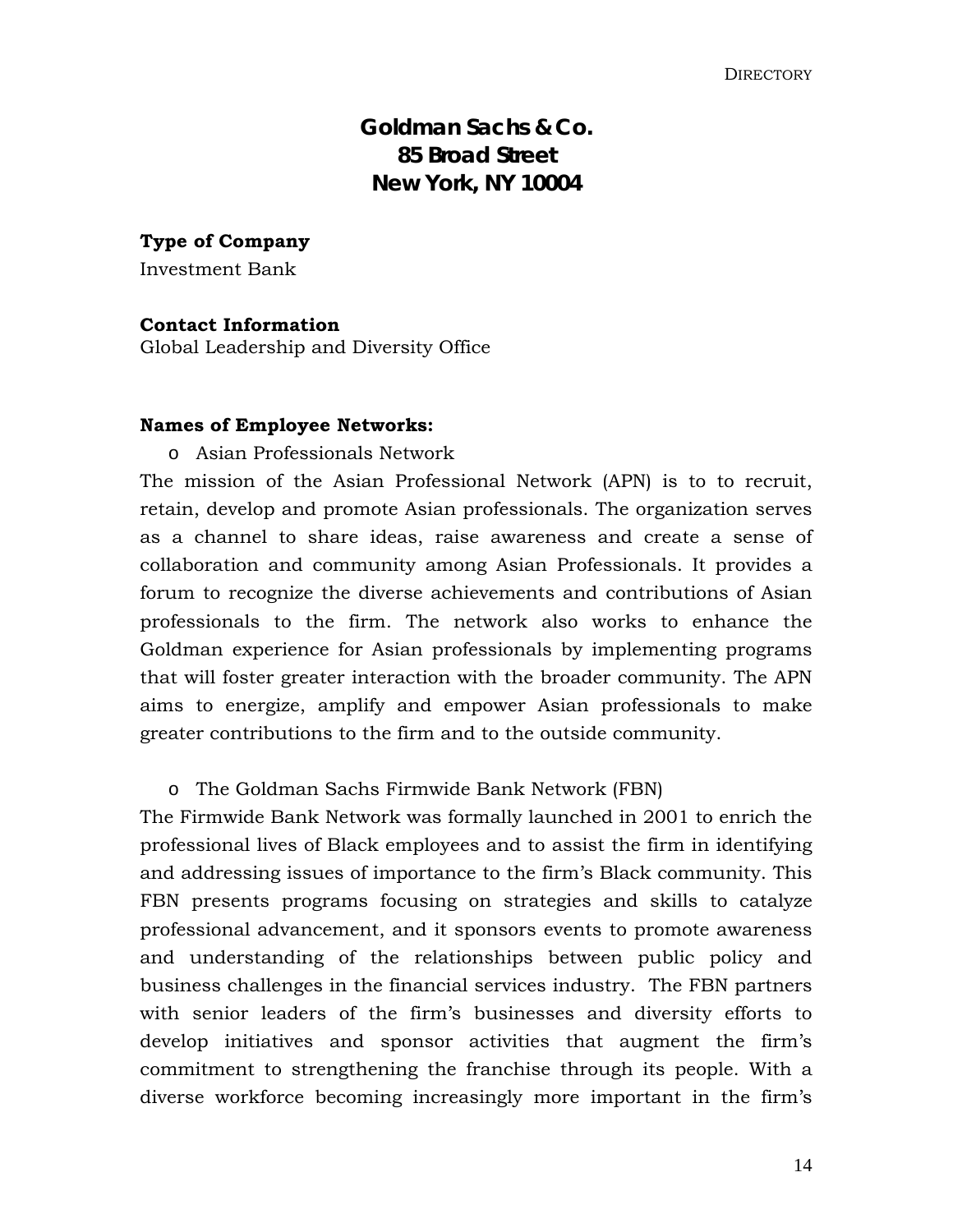ability to continue to compete effectively in a global environment, the FBN represents a critical resource in supporting the firm's business principles and objectives.

## o Firmwide Hispanic/Latin Network (FHLN)

The mission of the Firmwide Hispanic/Latin Network is to focus on recruitment, retention, promotion, development and advocacy for the Goldman Sachs Hispanic/Latin community. This organization is dedicated to inspiring the Hispanic/Latin community to actively participate in leadership development and community service. It fosters an inclusive business climate that leverages the unique talents, perspectives and experiences of the group. The network creates a sense of community and cultural awareness among the Hispanic/Latinos and the broader population of the firm. The firm creates a work environment that enables people to do their best work by establishing informal networks, mentoring, mobility and communication.

- o Gay and Lesbian Network
- o Goldman Sachs Women's Network

## **Miscellaneous**

A member of the firm's Management Committee sponsors each network.

The Goldman Sachs Scholarship for Excellence Program was established in 1994 and is an integral part of its diversity recruiting effort, helping to attract undergraduate students of Black, Hispanic and Native American heritage to careers at Goldman Sachs.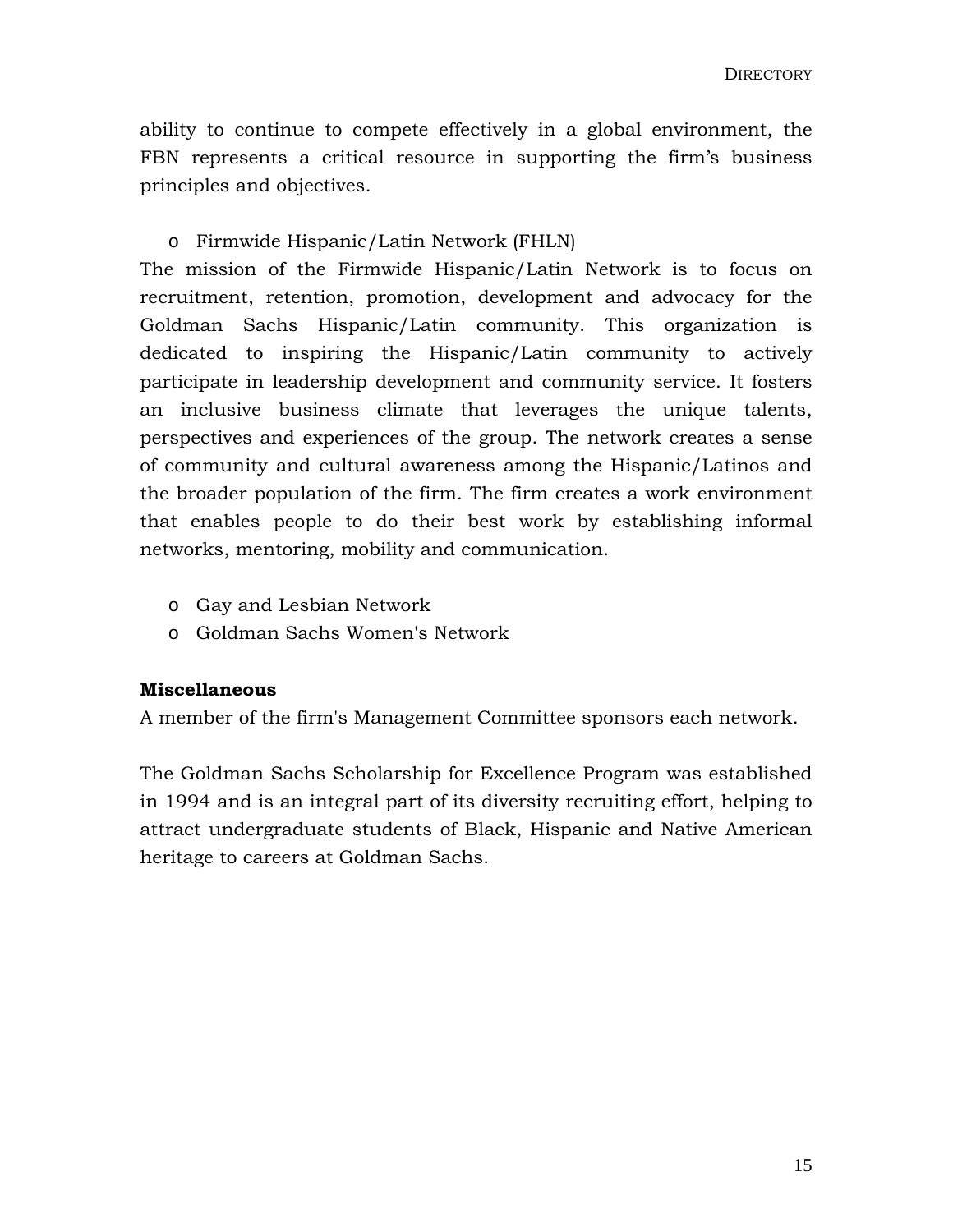## **HSBC Corporate Headquarters 2700 Sanders Road Prospect Heights, IL 60070**

## **Type of Company**

Bank

## **Contact**

Office of Diversity Initiatives

## **Names of Employee Affinity Groups:**

- o African American
- o Hispanic/Latin American
- o Indian Employee Network Group
- o Native American
- o People with Disabilities
- o Women's Forum

## **Miscellaneous**

The firm has several employee networks that support its diversity efforts. These groups facilitate open discussion of workplace issues for diverse employees and foster an environment that celebrates diversity. These groups also assist with recruiting and promoting professional development of the firm's diverse employees through industry networking and mentoring programs.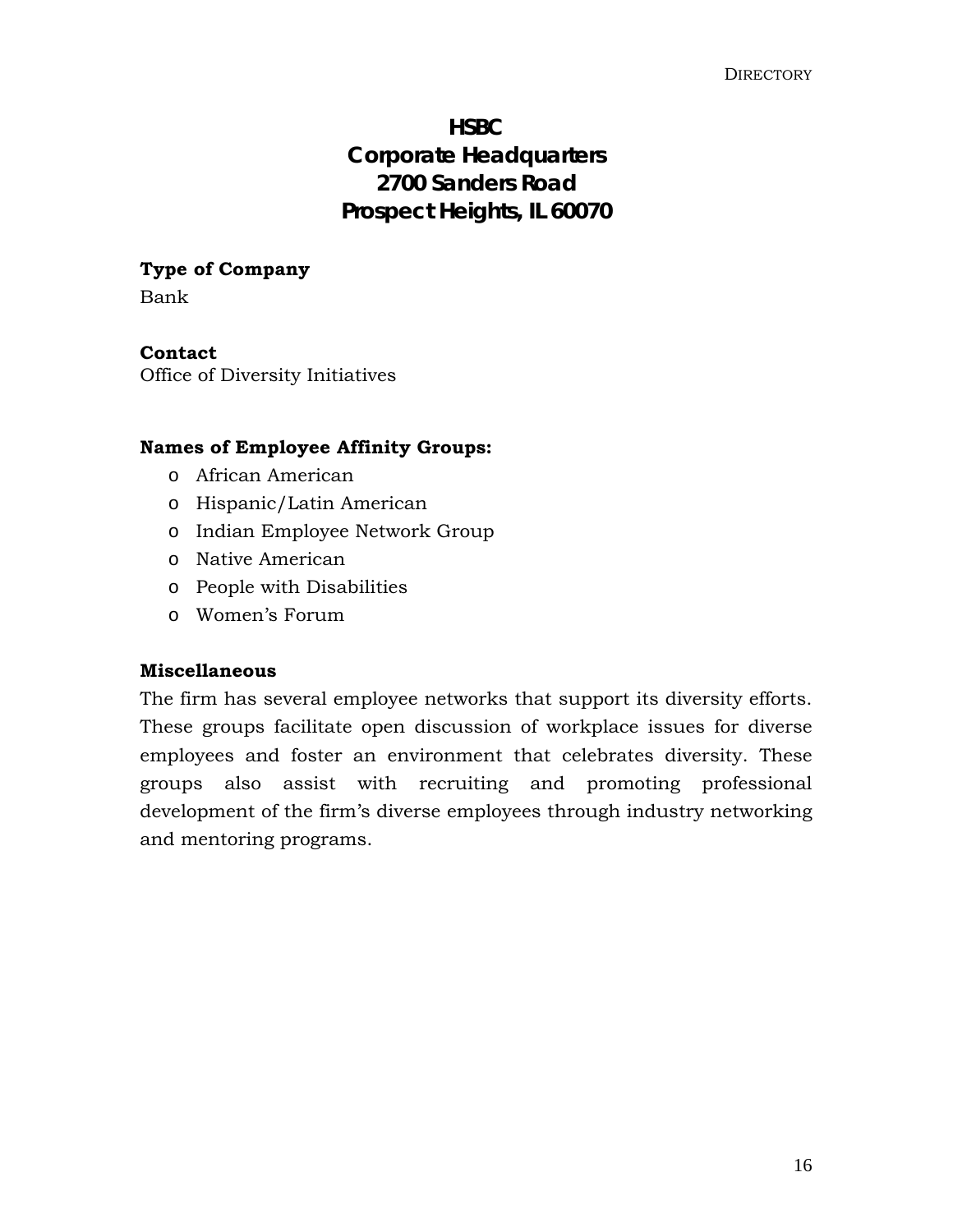## **JPMorgan Chase 270 Park Avenue New York, NY 10017**

**Type of Company**  Bank

**Contact**  Diversity Office

## **Names of Employee Networks:**

o UJIMA

UJIMA is an employee networking group that provides a forum for JPMorgan Chase employees of African descent.

o Adelante

Adelante is an employee networking group that promotes the development of Latino/Hispanic employees of JPMorgan Chase.

## o AsPIRE

AsPIRE is an employee networking group that enhances the professional development and leadership opportunities for JPMorgan Chase employees of Asian/Pacific Islander heritage.

o Native American Tribes Instilling Opportunities and Network Support (NATIONS)

Members of NATIONS are Native American and non-Native American JPMorgan Chase employees working together to support diversity by improving opportunities for group members and providing a sense of openness and inclusiveness.

## **Other Groups**

- o Women of Color Connection
- o Access Ability (for employees with disabilities)
- o Administrative Professionals Network (APN)
- o Administrators Network Team (ANT)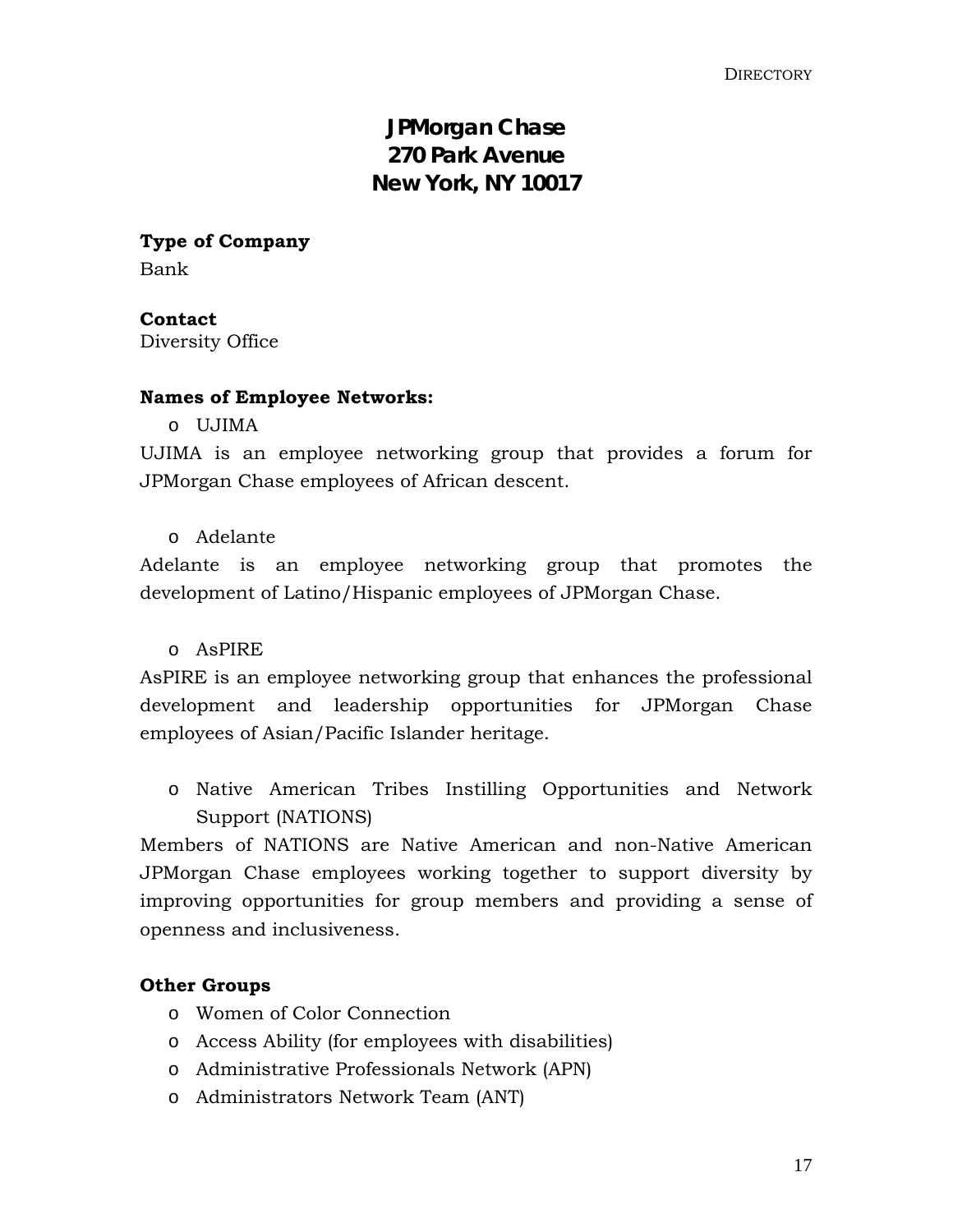- o BRAVO (celebrates Italian culture and history)
- o Cultural Exchange (Ohio)
- o Experienced Professionals Network (EPN)
- o Flexible Initiatives Network (FLING)
- o Louisiana Inclusive Network Krewe (LINK)
- o Men Aligning Together to Expand Resources (MATTER)
- o Parents Networking Group (PNG)
- o PRIDE, Lesbian, Gay, Bisexual and Transgender Network
- o Professional Networking Association
- o Society for Learning & Advancement of Irish-American Networking Through Experience (SLAINTE)
- o South Asian Society (SAS) (London-based)
- o Women's Network at JPMorgan Chase (WIN)
- o Working Families Network (WPN)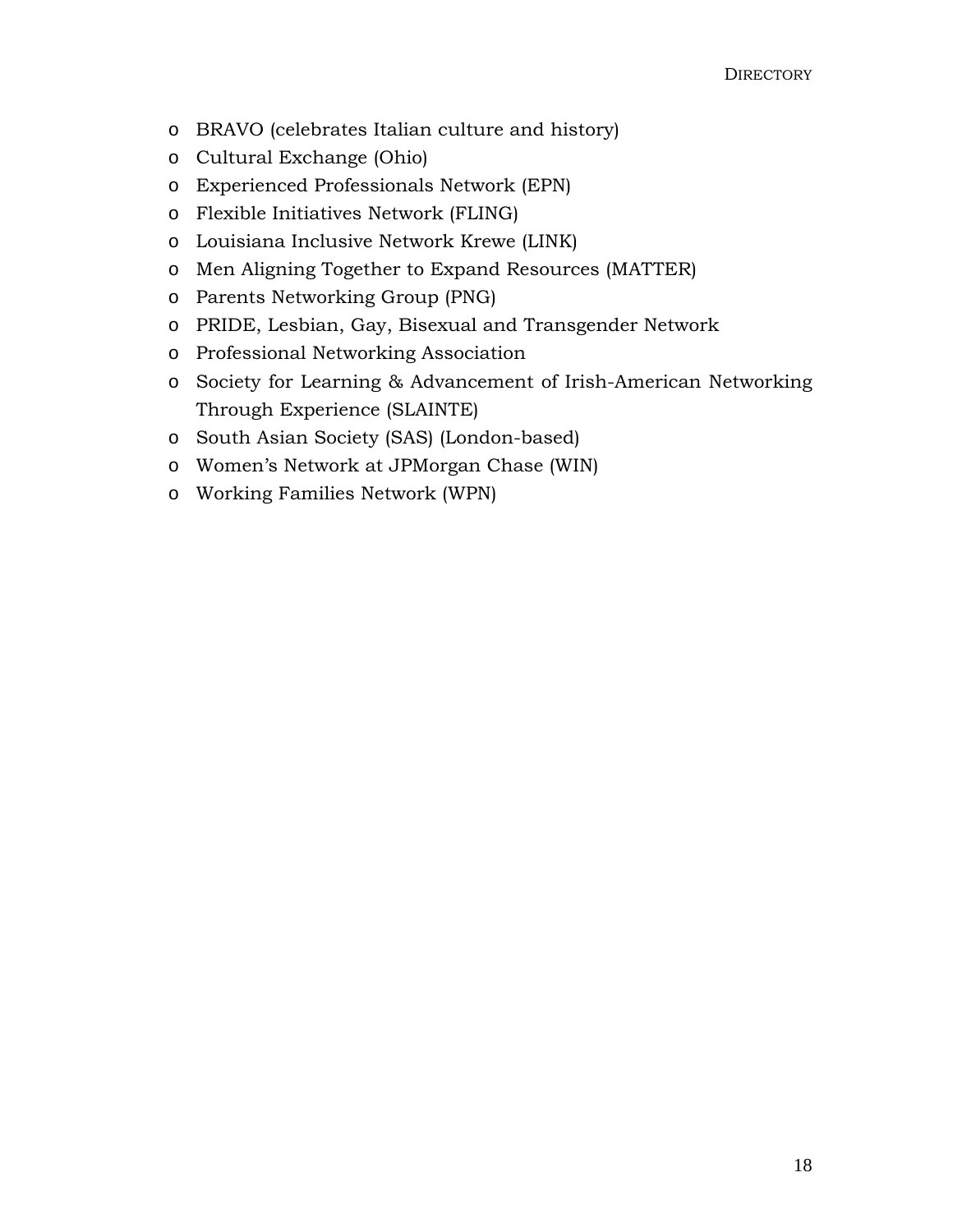## **KPMG LLP 345 Park Avenue New York NY 10154-0102**

## **Type of Company**

Audit, tax and advisory services

## **Contact**

Human Resources Office

## **Names of Employee Affinity Groups**

- African-American Network
- Latino Network
- Asian-Pacific Islander Network
- Filipino Network
- Gay, Lesbian, Bisexual and Transgender (GLBT) Network
- Diversity Councils Encompassing African-American, Asian-American and Latino professionals

## **Miscellaneous**

Supported programs to increase the numbers of "minority" students participating in PhD programs and other advanced degree programs. Instituted a grant to assist "historically black colleges" in attaining accreditation for their business schools.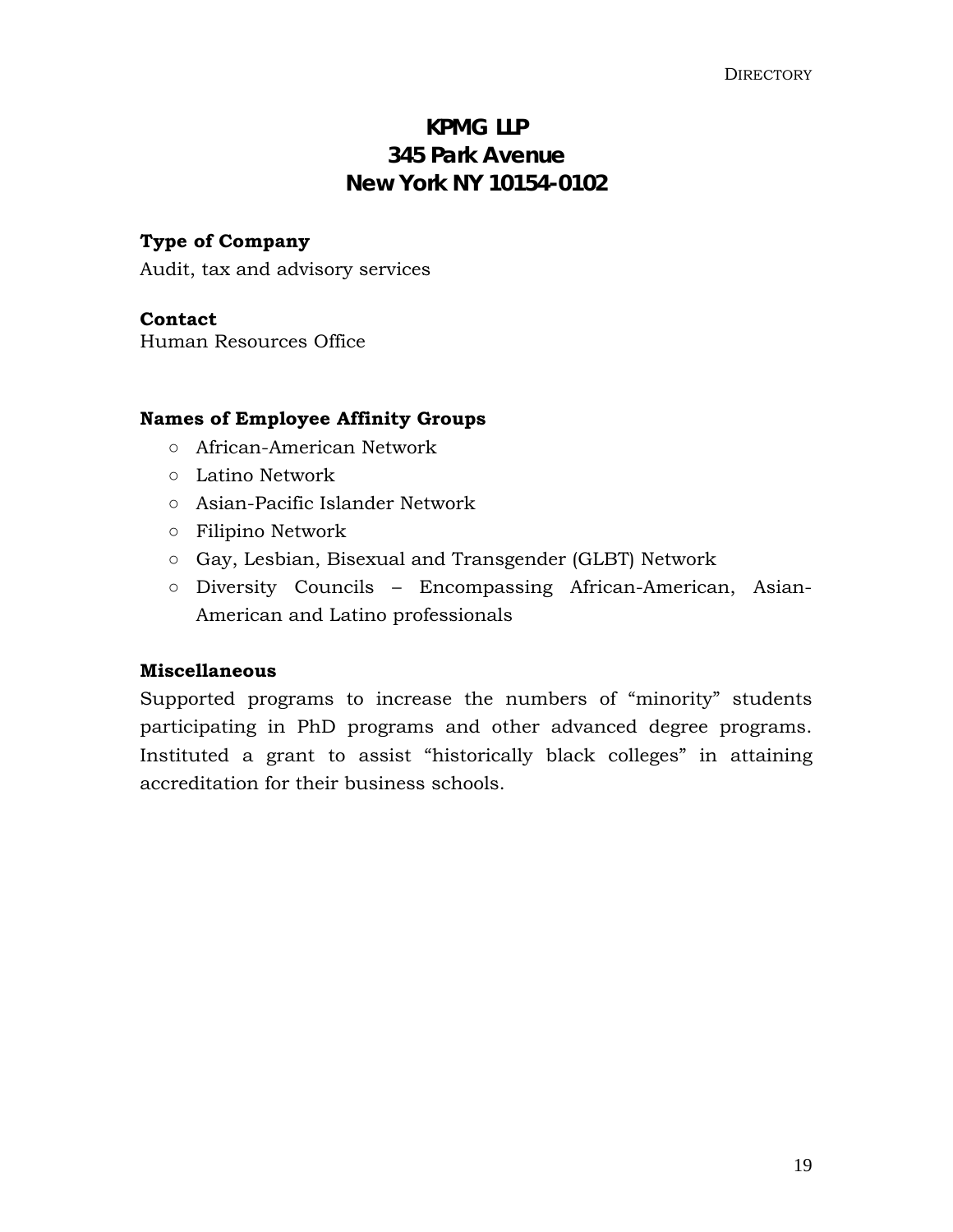## **Merrill Lynch 4 World Financial Center 250 Vesey Street New York, NY 10080**

## **Type of Company**

Investment

## **Contact**

Diversity Office

## **Names of Employee Affinity Groups**

- Women's Network
- Black Professional Network
- Hispanic Professional Network
- Asian-Pacific American Professional Network
- Indo-American Professional Network
- Rainbow Professional Network
- Disability Professional Network
- Native American Professional Network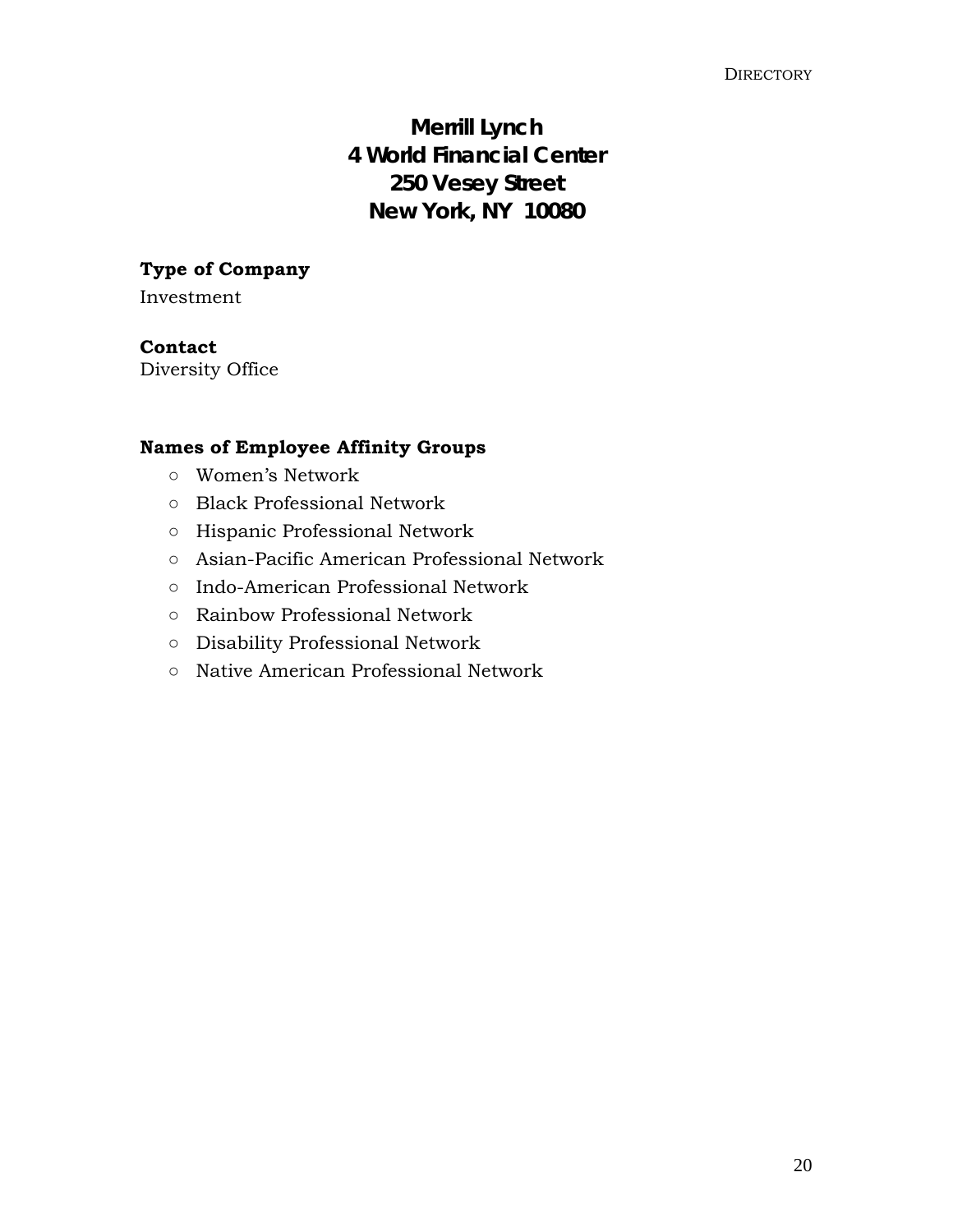## **MetLife 1 Metlife Plaza 27-01 Queens Plaza North Long Island City, NY 11101**

## **Type of Company**

Insurance

## **Names of Employee Affinity Networks**

## ○ MetLife's Enterprise Diversity Council

Composed of senior executives from across the company, the Enterprise Diversity Council works with the Line of Business Diversity Committees and Local Inclusion Action Teams to set direction, communicate strategy and ensure consistency of the diversity message across MetLife.

## ○ Line of Business Diversity Committees

The Line of Business Diversity Committees develop and implement strategies and programs designed to foster and support diversity goals and an understanding of the importance of diversity within the lines of business.

- Chief Administrative Office
- Individual Business
- Investments
- Institutional Business
- Legal Affairs
- MetLife Auto & Home
- Local Inclusion Action Teams

The Local Inclusion Action Teams develop and promote initiatives that reinforce the inclusive work environment at each MetLife site in order to promote MetLife's commitment to diversity and to continue putting MetLife's enterprise-wide diversity strategies into effect.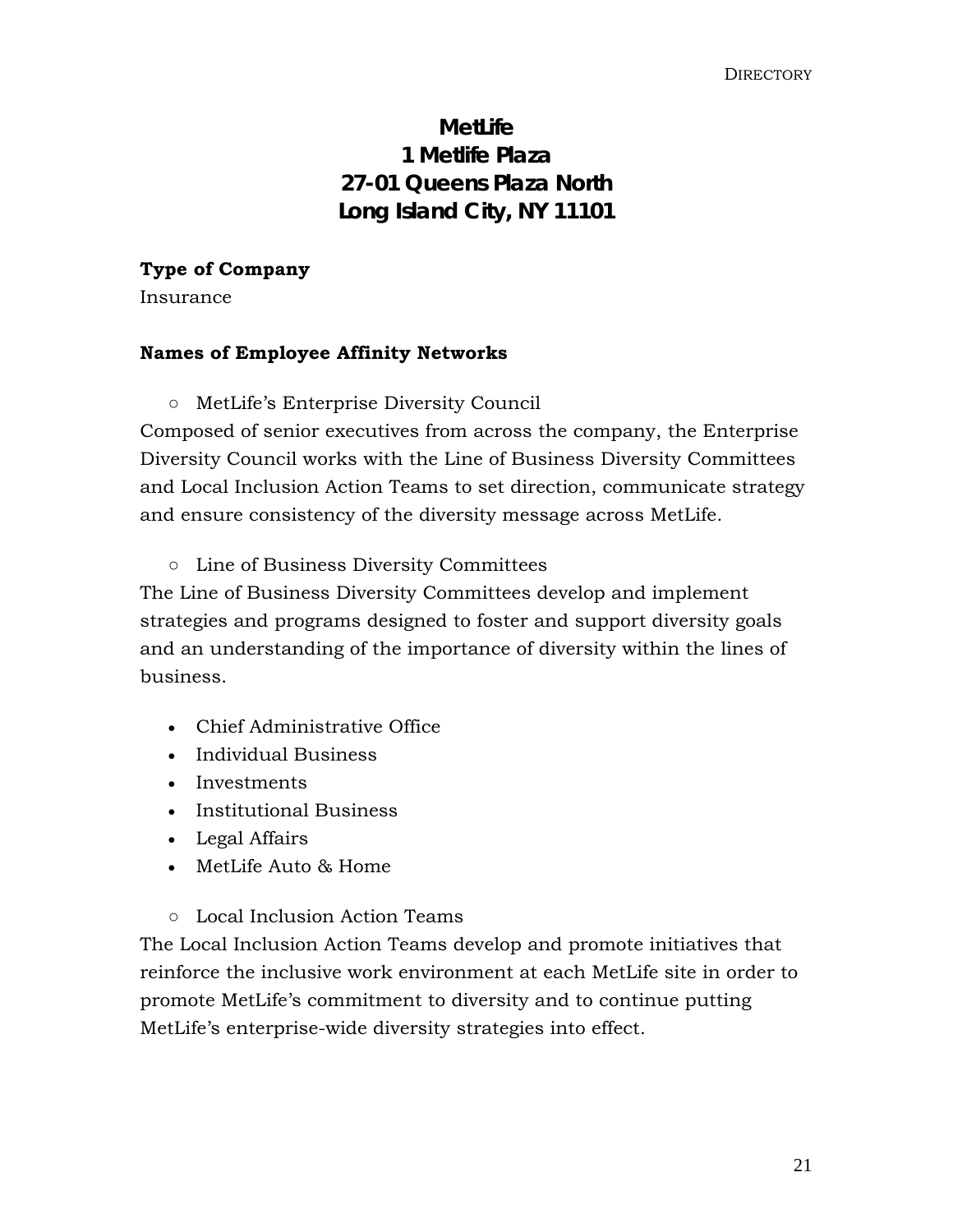## ○ MetLife's Affinity Groups

The MetLife Affinity Groups are associate networking groups, started by associates at the grass-roots level. The groups work with the company to help employees achieve their highest professional potential at MetLife through educational programs, networking and peer support.

## ○ Multicultural Resources Network (MRN)

The goal of the MRN is to introduce programs and tools that will educate associates in areas that are essential to their development within the company and in life. The group not only supports professional growth that is consistent with MetLife's mission, values and corporate goals, but the MRN also strives to build awareness of inclusion and diversityrelated issues.

## ○ Professional Women at MetLife (PWAM)

PWAM has a clearly articulated charter: to enable women at MetLife to achieve full professional and personal potential through leadership, education and networking support.

○ Gay, Lesbian, Bisexual and Transgendered (GLBT) Employee Group

The MetLife GLBT Employee Group focuses on helping all MetLife associates enhance their professional and personal development and promoting an inclusive and productive work environment for GLBT associates.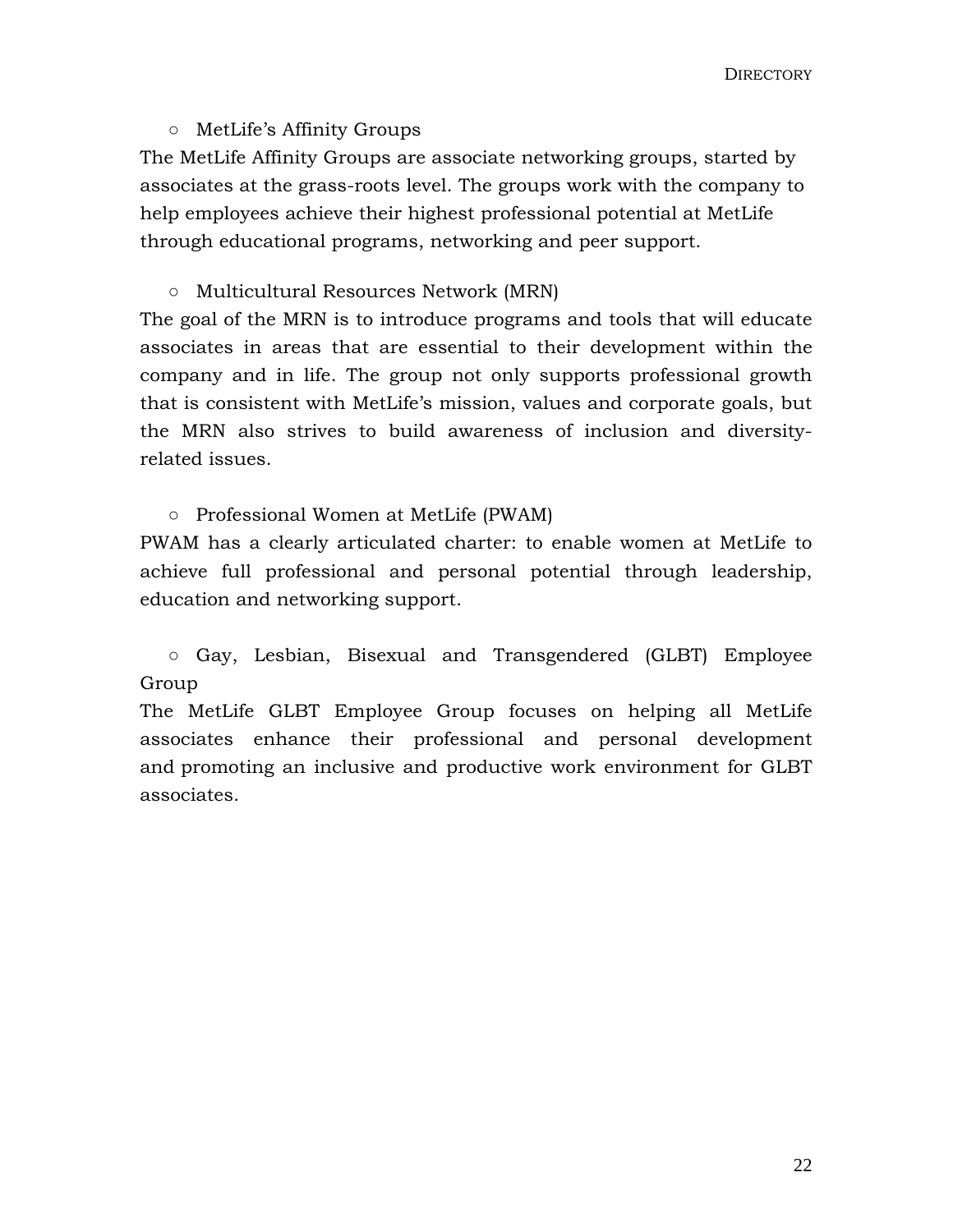## **PricewaterhouseCoopers LLP 300 Madison Avenue 24th Floor New York, NY 10017**

## **Type of Company**

Accounting

## **Contact**

Diversity Office

## **Names of Employee Affinity Groups**

- Diversity Circles
- Women's Circles

## **Miscellaneous**

Support for Minority Scholars Program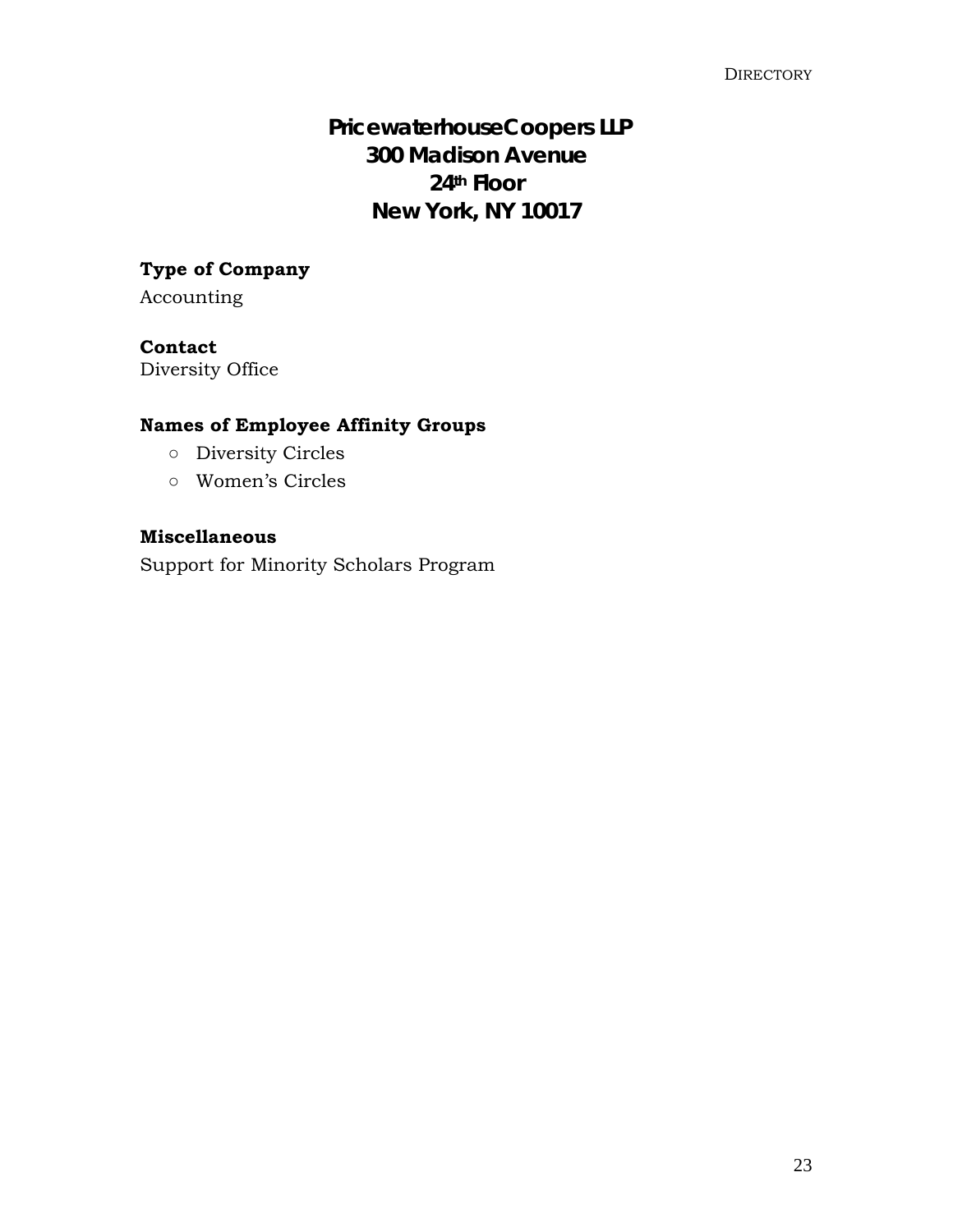## **Other Firms with Diversity Initiatives, but No Identified Affinity Groups**

**Bank of New York One Wall Street New York, NY 10286** 

**Type of Company**  Bank

**Contact Information**  Diversity Office

**Bear Stearns 383 Madison Avenue New York, NY 10179** 

**Type of Company**  Investment services

**Contact**  Office of Human Resources

**Brown Brothers Harriman & Co. 140 Broadway New York, NY 10005 (212)493-8945** 

**Type of Company**  Partnership bank

**Contact**  Office of Human Resources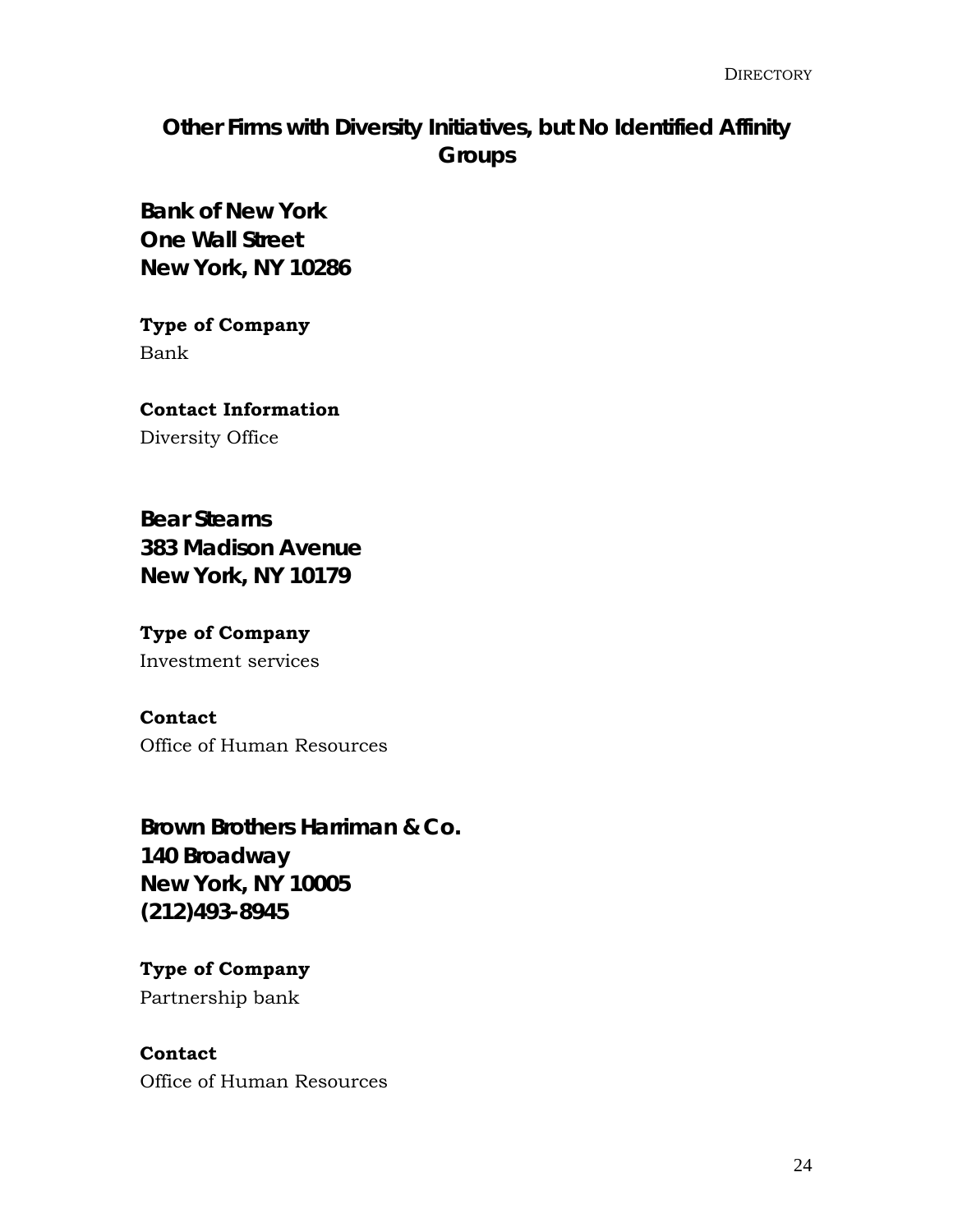**Morgan Stanley 195 Broadway, 19th Floor New York, NY 10007**

## **Type of Company**

Investment services

## **Contact**

Diversity Office

## **Nonprofit organizations supported include**

Not identified as affinity groups

- Prep for Prep
- A Better Chance
- Hispanic Alliance for Career Enhancement
- Posse Foundation
- Jackie Robinson Foundation
- Albert Oliver Foundation
- Sponsors for Educational Opportunity (SEO)

**Standard and Poors 55 Water Street New York, NY 10041 (212) 438-1000; (212) 438-2000** 

**Type of Company** Credit ranking

## **Contact Information**  Diversity Office

25